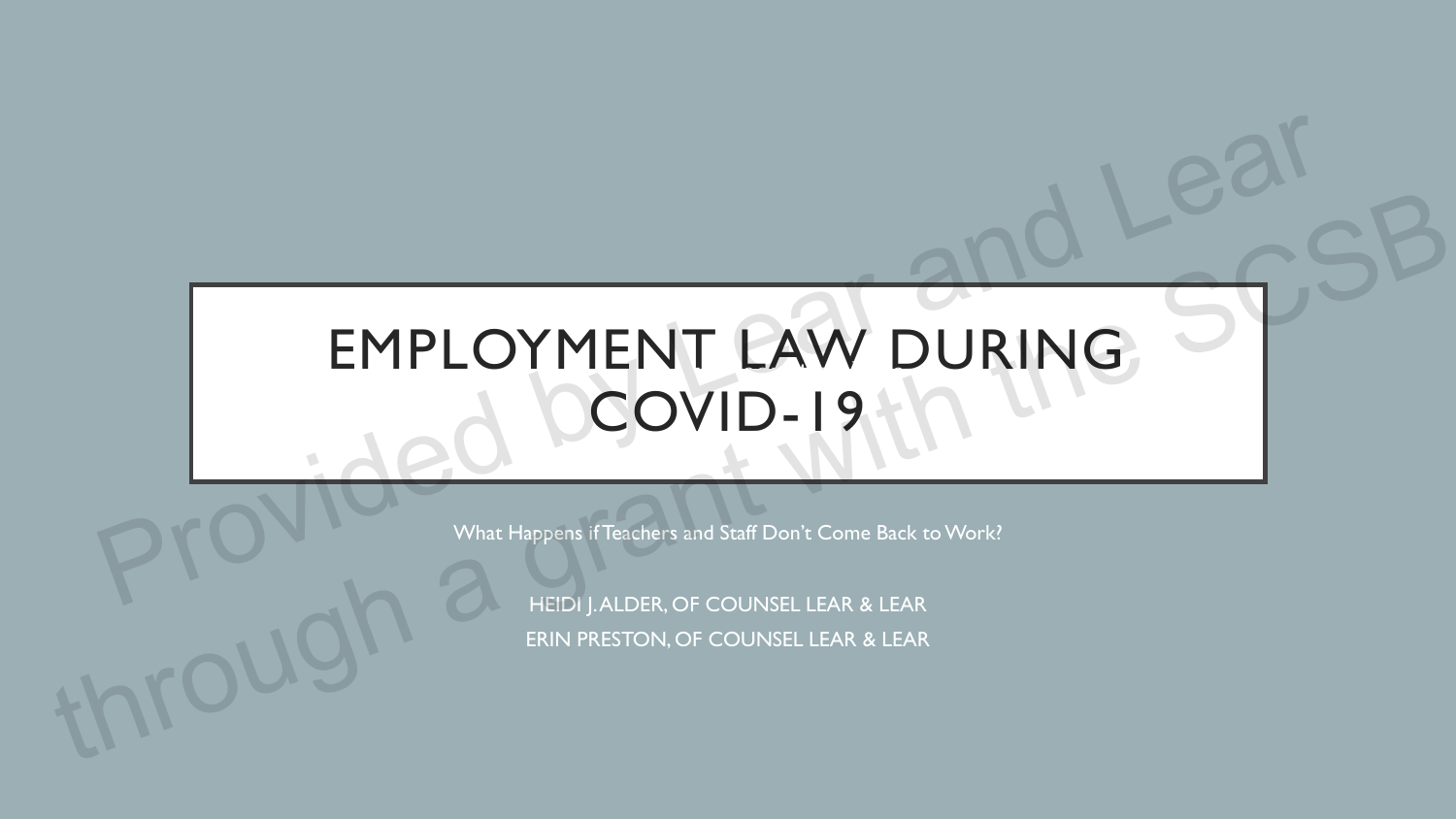#### SCENARIO

First day of school is here! You've done your best to stay in touch with teachers over the summer and you have a general sense of who is planning to return and who is not planning to return, but you don't have a firm headcount yet because much of your staff is waiting to see what the state of affairs, as it relates to the pandemic, will look like at the end of August. And you've been hesitant to force anyone into a corner and demand a firm commitment, so you're just crossing your fingers, hoping you have a teacher in every room. Thirty minutes before class is about to start, you receive eight emails from return and who is not<br>yet because much of y<br>relates to the pandemi<br>hesitant to force anyo<br>you're just crossing yo<br>Thirty minutes before<br>your eight different sta your eight different staff members—half teachers–as follows: SCENARIO<br>
SCENARIO<br>
there! You've done your best to stay in touch with<br>
mmer and you have a general sense of who is planning to<br>
ot planning to return, but you don't have a firm headcount<br>
your staff is waiting to see what SULTVATINUMENT CONTRATINUMENT CONTRATINUM CONTRATINUM CONTRATINUM CONTRATINUM CONTRATINUM CONTRATINUM CONTRATINUM CONTRATINUM CONTRATINUM CONTRATINUM CONTRATINUM CONTRATINUM CONTRATINUM CONTRATINUM CONTRATINUM CONTRATINUM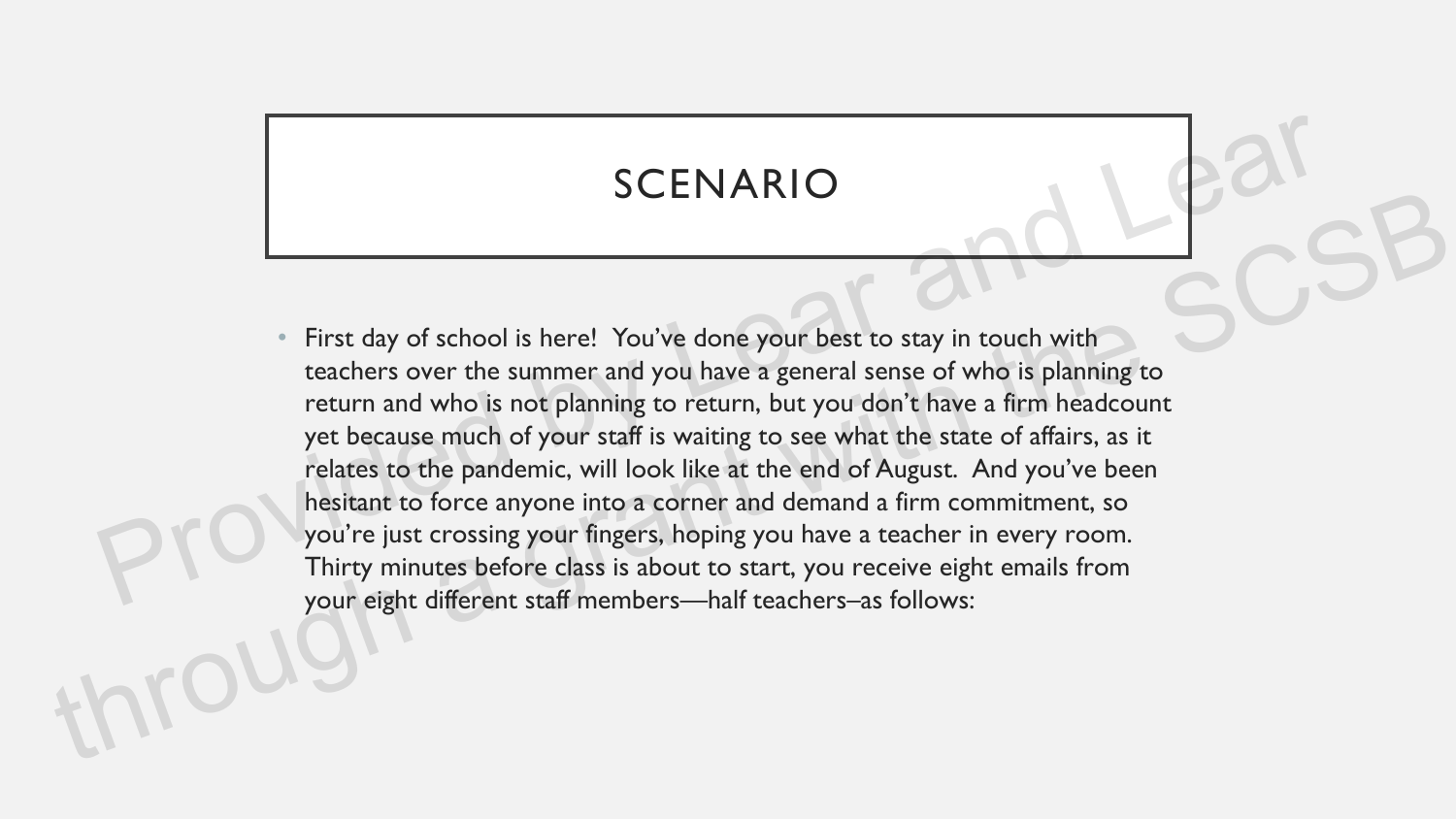#### SCENARIO, CONT.

- Email #1: My parents live with me and they are both over 80 years old. I am worried about exposing them. I wanted to wait until today to see if anything might change, but since it doesn't look like it will, I'm not going to be able to come into work. Please find me a long-term substitute. SCENARIO, CONT.<br>
Finali #1: My parents live with me and they are both over 80 years old. I am<br>
worried about exposing them. I wanted to wait unit locay to see if anything might<br>
change, but since it doesn't look like it wi **Email #1:** My parents live with me and they are both over 80 years old. I am<br>worried about exposing them. I wanted to wait until today to see if anything might<br>change, but since it doesn't look like it will, i'm not goin
	- Email #2: I have type 2 diabetes and am high risk for contracting COVID-19 and getting really sick. My husband and I decided last night it would be best if I didn't return to school. I'll be returning when this pandemic goes away.
	- Email #3: I just found out my daughter's day-care is closing and I don't have any other childcare for her. I can't come in until I find adequate childcare for her. I don't know how long that will be.
	- Email #4: I woke up this morning with a cough. I don't have a fever—yet—but I'm pretty sure I have COVID. Sorry.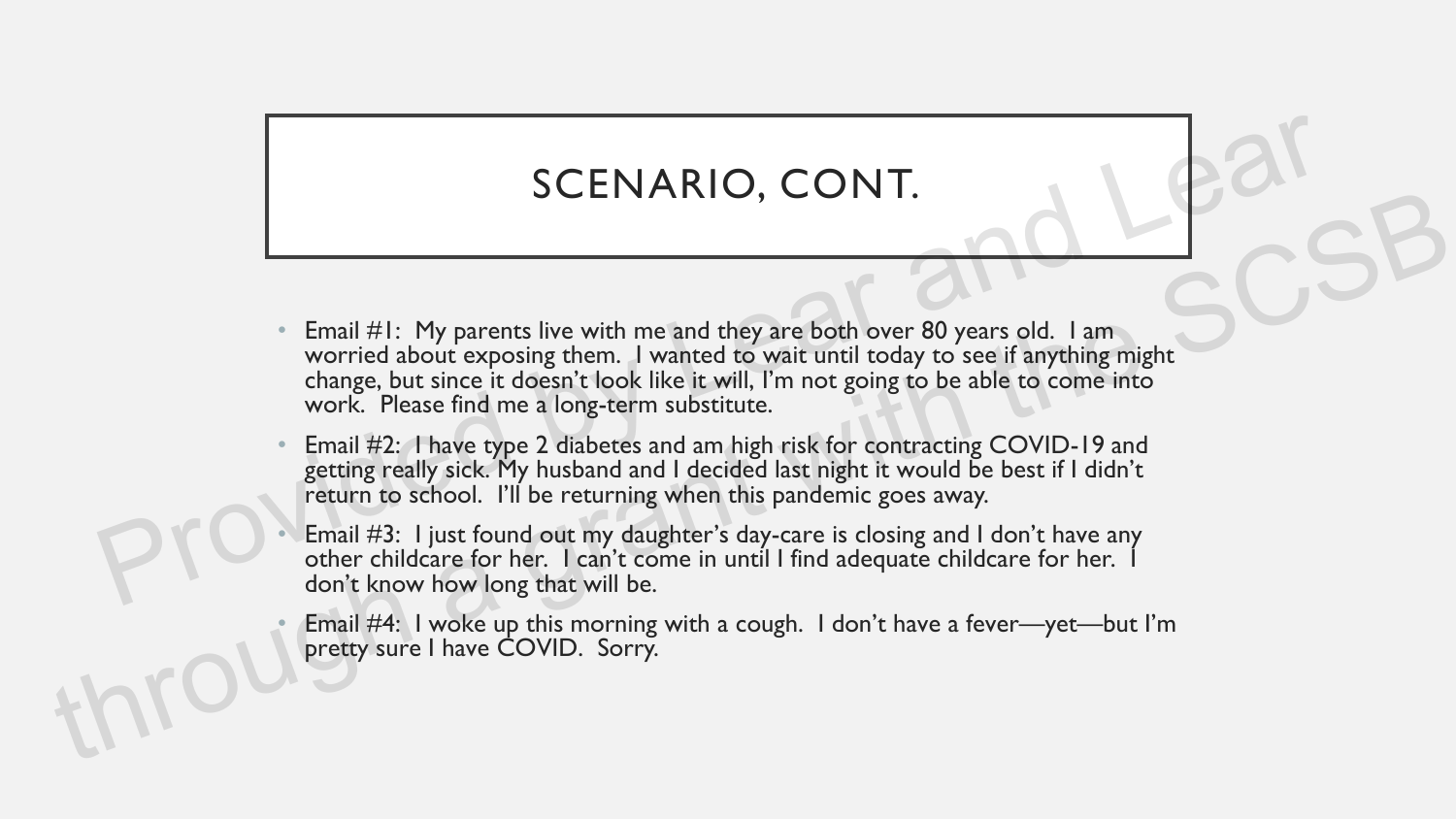#### SCENARIO, CONT.

- Email #5: I have major anxiety and have been working with a therapist for the past 6 months to get things under control. I thought I was okay, but when I woke up this morning, the thought of returning to school with all these germ-infested, asymptomatic little COVID-19 carriers makes me so anxious I want to throw up. I am requesting a formal accommodation under the ADA to stay home and teach online. SCENARIO, CONT.<br>
Inviety and have been working with a therapist for the past 6 months<br>
rol. I thought I was okay, but when I woke up this morning, the<br>
sichool with all these germ-infested, asymptomatic little COVID-19<br>
xi Example 195: I have major anxiety and have been working with a therapist for the past 6 months to get things under control. I thought I was okay, but when I woke up this morning the thought entergrants and section with all
	- Email #6: I just got a phone call from my uncle's wife's sister-in-law's niece, who tested positive for COVID-19. I'm pretty sure I've been around her recently, so I'm worried I've been exposed. I don't want to pass it on to anyone else so I'm taking some time off. Email #6: I just got a phone<br>for COVID-19. I'm pretty<br>exposed. I don't want to p<br>Email #7: I have asthma, cy<br>room. The one I need is \$8<br>be working from home.<br>Email #8: I refuse to wear
		- Email #7: I have asthma, cystic fibrosis, and walking pneumonia and I need an air purifier for my room. The one I need is \$800.00. Please have it ready for me by the end of the week or I will be working from home.
		- Email #8: I refuse to wear a mask because it infringes on my God-given right to breathe and my constitutional and civil rights. I'll come to work, but only if I don't have to wear a mask.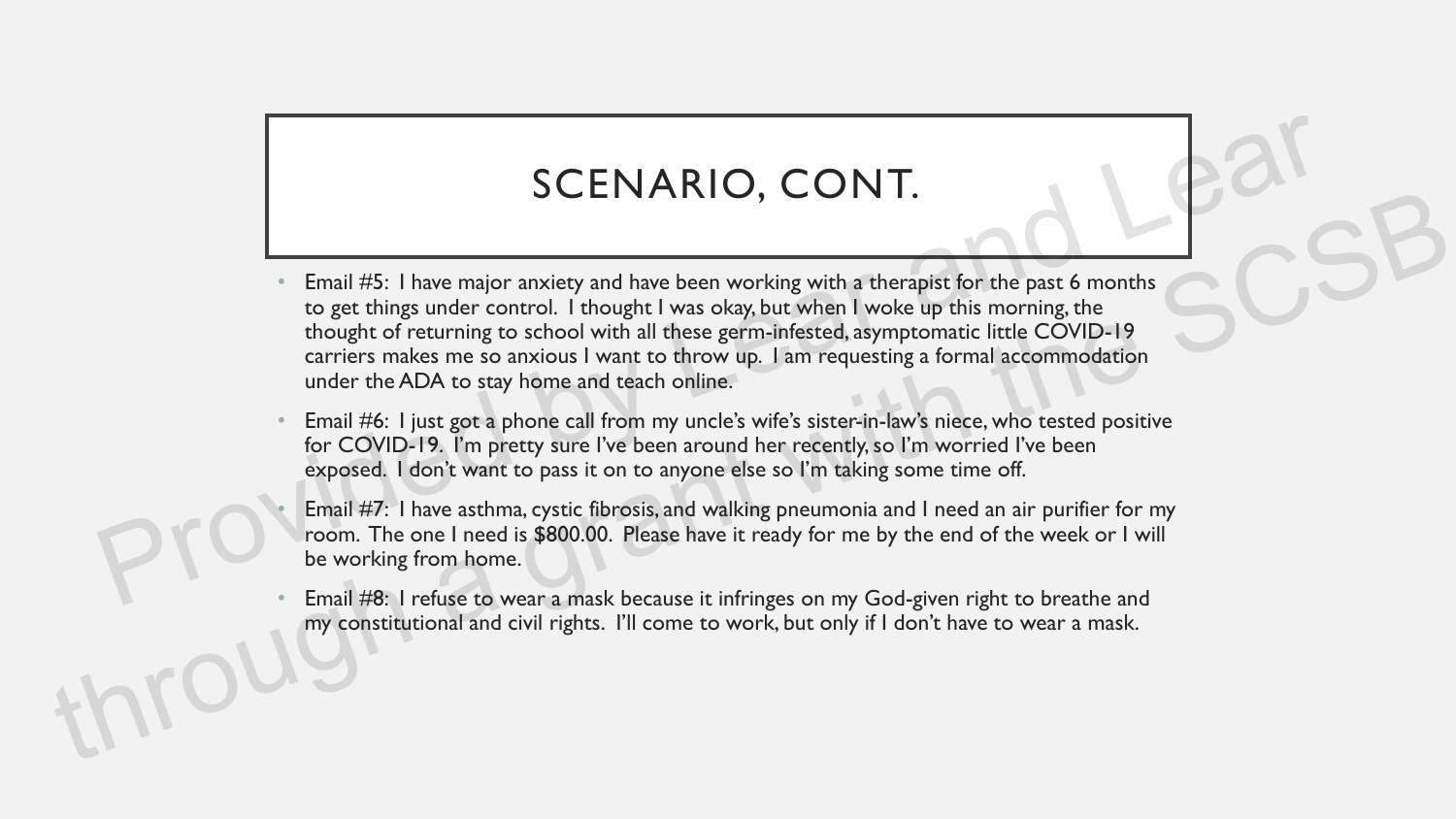#### WHAT DO YOU DO ???

- Hopefully, this is not your first day back, but likely, these are the kinds of emails/phone calls you have been receiving all summer.
- So… how do you balance health concerns and employment requirements?
- Today we're going to address each of these situations and the federal, state, and/or local laws applicable to each. WHAT DO YOU DO???<br>
Propefully, this is not your first day back, but likely, these are the kinds of<br>
emails/phone calls you have been receiving all summer.<br>
So... how do you balance health concerns and employment requiremen WITH BOTOBBOTT:<br>
Hopefully, this is not your first day back, but likely, these are the kinds of<br>
emails/phone calls you have been receiving all summer.<br>
So... how do you balance health concerns and employment requirements?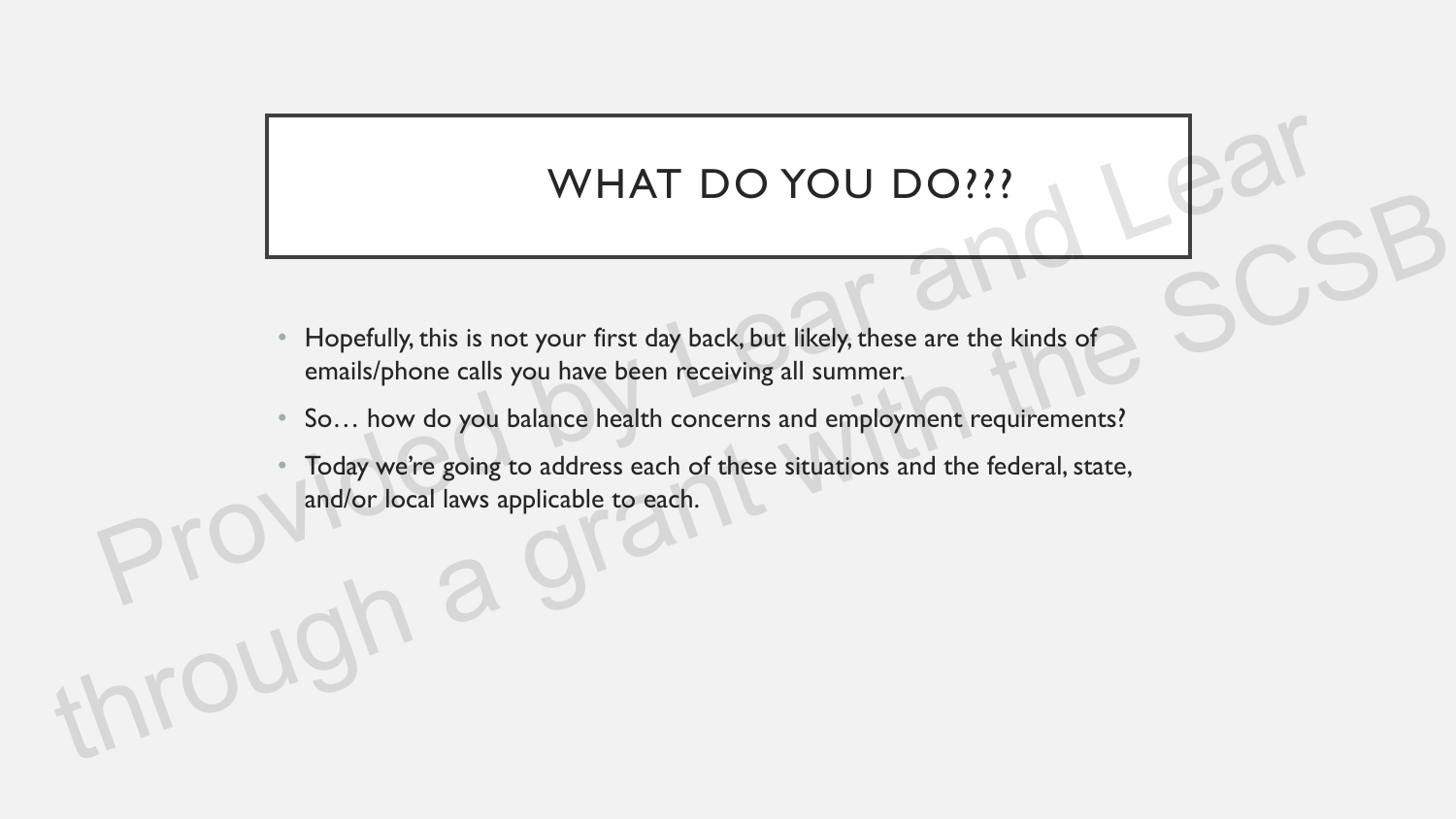# EMAIL #1: CARETAKERS FOR OLDER OR IMMUNOCOMPROMISED FAMILY **EMAIL #1: CARETAKERS FOR OLDER OR<br>
IMMUNOCOMPROMISED FAMILY**<br>
There is no federal, state, or local law that protects employees because family or<br>
This is important because this fier or contracting COVID-19.<br>
This is impor

- There is no federal, state, or local law that protects employees because family or household members are high risk for contracting COVID-19.
- This is important because this means there is no legal obligation to provide any sort of accommodation or special arrangement for this employee.
- There is also nothing *prohibiting* you from offering certain protections, like additional PPE, an opportunity to work from home *if that is an option for this particular employee*, plexiglass, etc.
- If you do offer to provide additional PPE or provisions to help this employee feel more secure about coming to work, do not call them "accommodations" and do not refer in any way to the Americans with Disabilities Act ("ADA"). THIS IS NOT AN ADA ISSUE BECAUSE IT IS NOT THE EMLPOYEE WITH A DISABILITY. IMMUNOCOMPROMISED FAMILY<br>
There is no federal, state, or local law that protects employees because family or<br>
household members are high risk for contracting COVID-19.<br>
This is important because this means there is no lega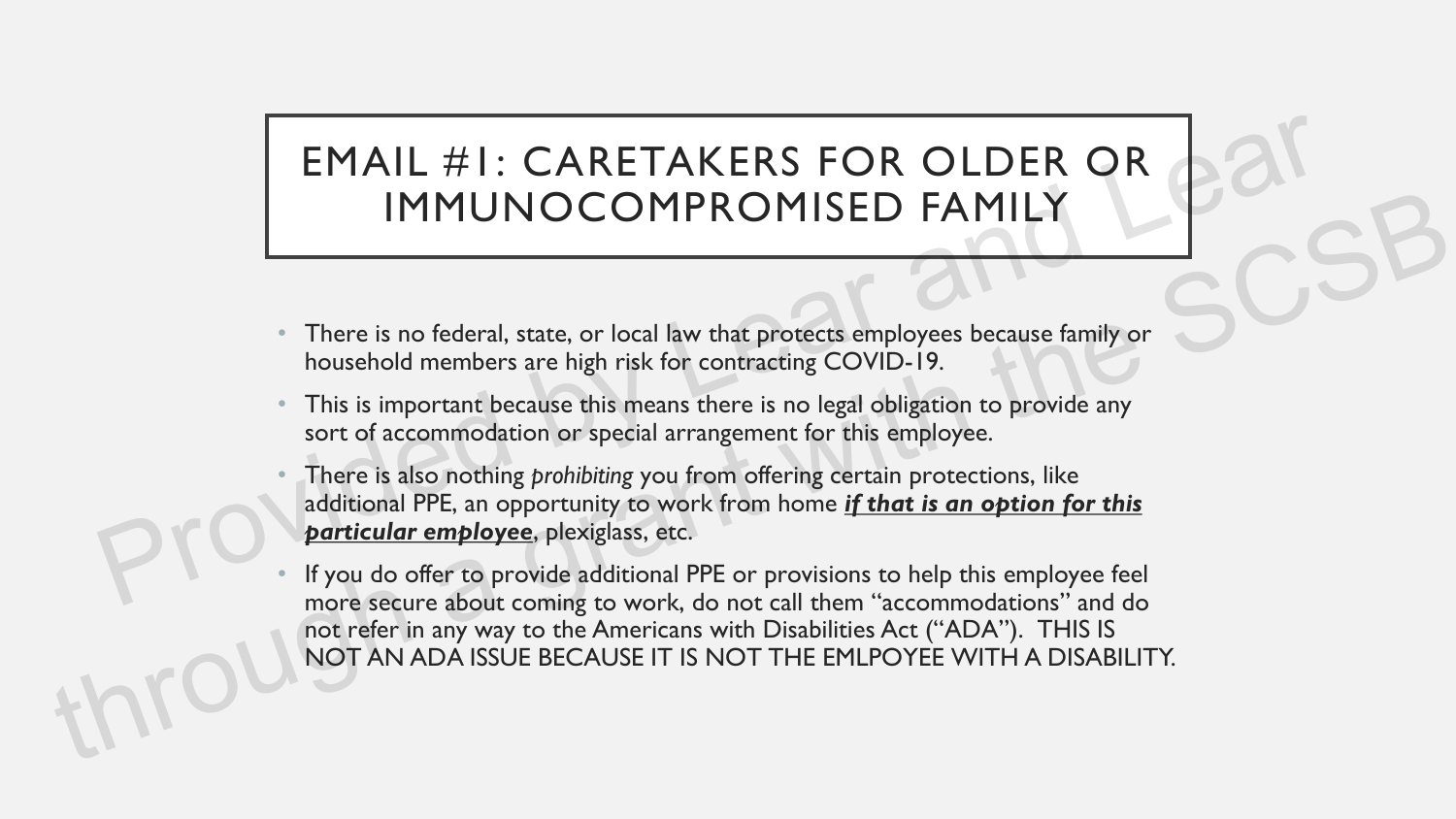#### MODIFICATION TO EMAIL #1: WHAT IF THE **EMPLOYEE** IS OVER 65?

- Employees over the age of 40 are protected by the Age Discrimination in Employment Act (ADEA) but there is no requirement in that law to provide accommodations for older employees. It only provides that you cannot discriminate on the basis of age.
- So if you allow younger employees to work at home because they understand how to use the various distant learning tools available, but not the older employees because they don't understand how to use these tools, you have a problem. MODIFICATION TO EMAIL #1: WHAT IF<br>THE **EMPLOYEE** IS OVER 65?<br>Employees over the age of 40 are protected by the Age Discrimination in<br>Employment Act (ADEA) but there is no requirement in that law to provide<br>accommodations f THE EMPLOYEE IS OVER 65?<br>
Employees over the age of 40 are protected by the Age Discrimination in<br>
Employment Act (ADEA) but there is no requirement in that law to provide<br>
accommodations for older employees. It only provi
	- Otherwise, offering the same services and support you would offer to a caregiver of someone over 65 would be appropriate.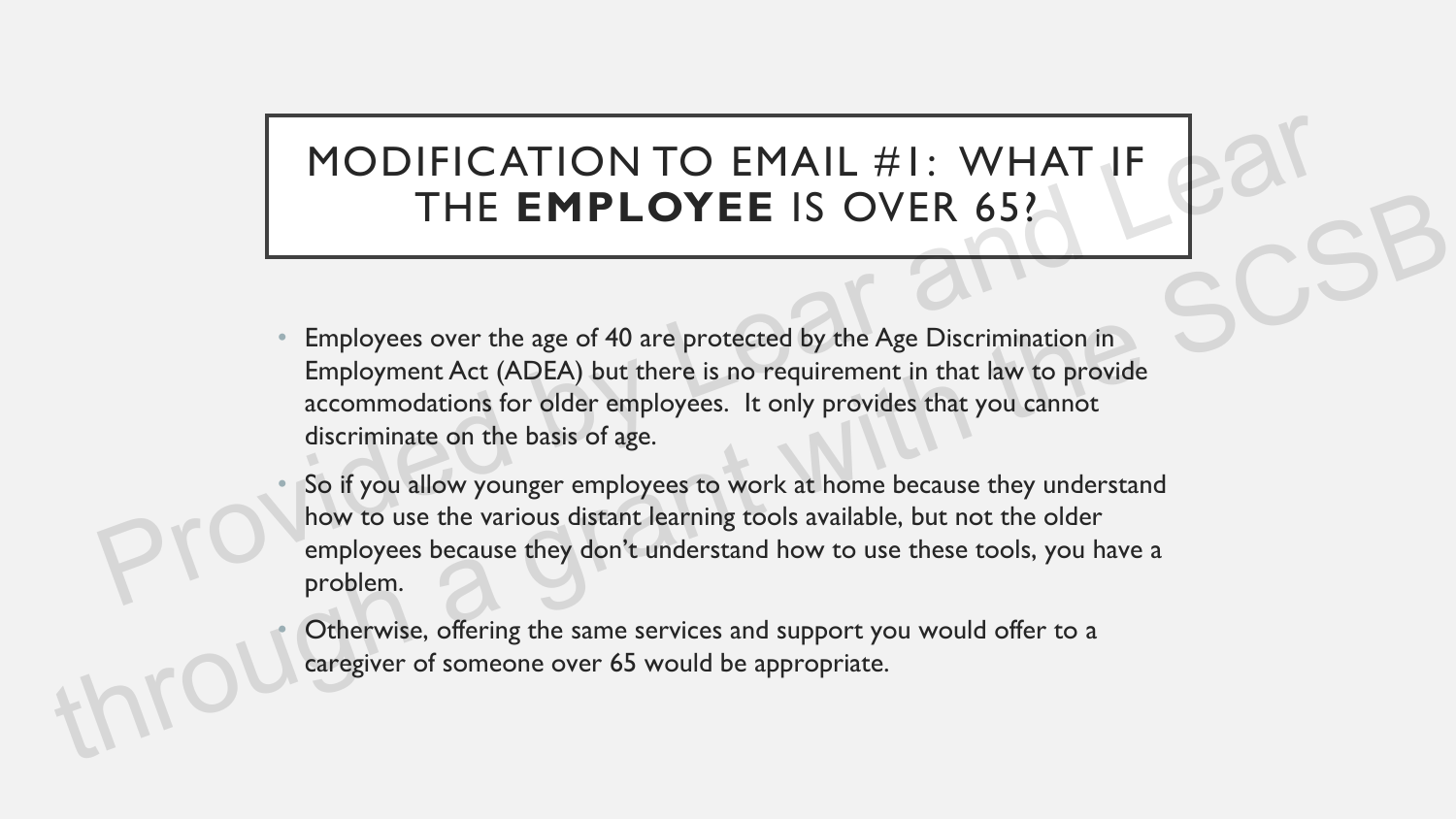# EMAIL #2: EMPLOYEE IS HIGH RISK DUE TO UNDERLYING HEALTH CONDITION **EMAIL #2: EMPLOYEE IS HIGH RISK DUE<br>TO UNDERLYING HEALTH CONDITION**<br>An employee may be high risk for contracting COVID-19 based on many health conditions.<br>The following is a list from the CDC of conditions that are consid

- An employee may be high risk for contracting COVID-19 based on many health conditions. The following is a list from the CDC of conditions that are considered "high risk": TO UNDERLYING HEALTH CONDITION<br>
An employee may be high risk for contracting COVID-19 based on many health conditions.<br>
The following is a list from the CDC of conditions that are considered "high risk":<br>
Cancer<br>
Chronic d
	- **Cancer**
	- Chronic kidney disease
	- COPD (chronic obstructive pulmonary disease)
	- Immunocompromised state (weakened immune system) from solid organ transplant
	- Obesity (body mass index [BMI] of 30 or higher)
	- Serious heart conditions, such as heart failure, coronary artery disease, or cardiomyopathies
	- Sickle cell disease
	- Type 2 diabetes mellitus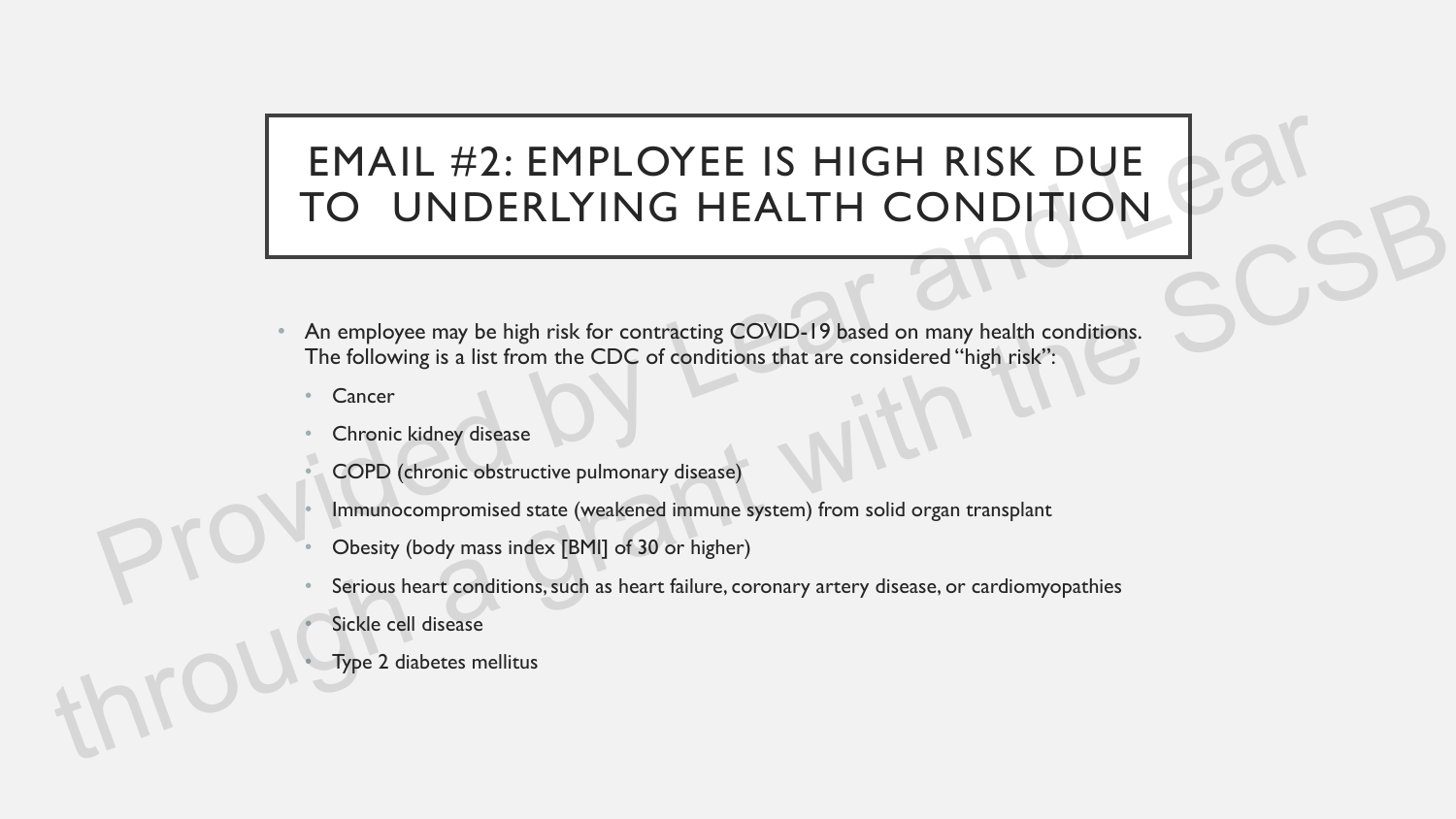#### HIGH RISK EMPLOYEES, CONT.

- The CDC has also listed conditions that *might* put people at an increased risk for severe illness from COVID-19: HIGH RISK EMPLOYEES, CONT.<br>
The CDC has also listed conditions that *might* put people at an increased risk for severe illness from<br>
COVID-19:<br>
Asthma (moderate-to-severe)<br>
Certebrowstcular disease (affects blood vessels a The CDC has also Israel conditions that might put people at an increased risk for severe liness from<br>
COVID-19:<br>
Cerebrowated dusate (affects blood vessels and blood upply to the branch<br>
Cerebrowated dusate (affects blood
	- Asthma (moderate-to-severe)
	- Cerebrovascular disease (affects blood vessels and blood supply to the brain)
	- Cystic fibrosis
	- Hypertension or high blood pressure
	- Immunocompromised state (weakened immune system) from blood or bone marrow transplant, immune deficiencies, HIV, use of corticosteroids, or use of other immune weakening medicines
	- Neurologic conditions, such as dementia
	- Liver disease
	- **Pregnancy**
	- Pulmonary fibrosis (having damaged or scarred lung tissues)
	- **Smoking**
	- Thalassemia (a type of blood disorder)
	- Type 1 diabetes mellitus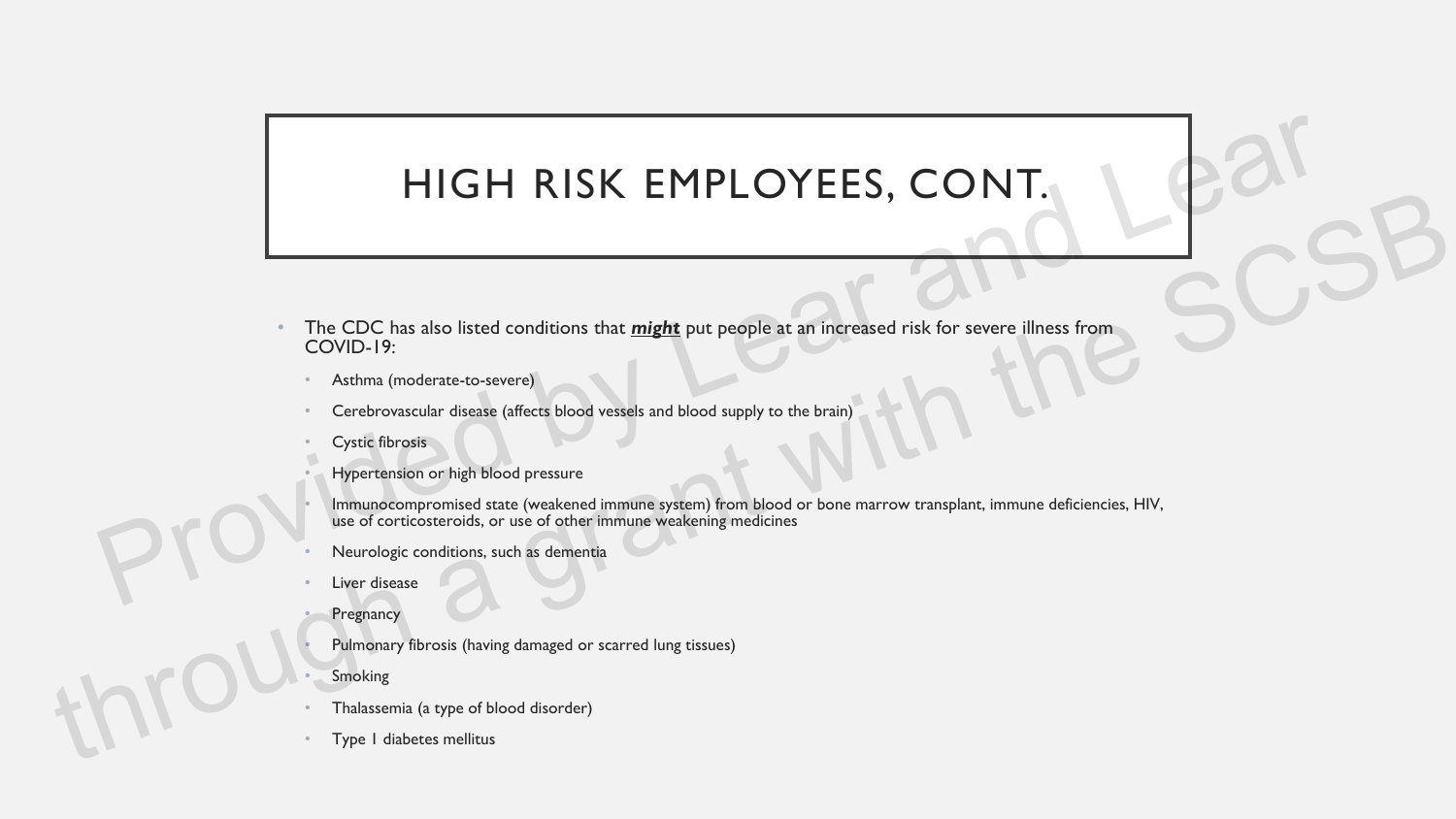#### HIGH-RISK EMPLOYEES, CONT.

- If you have an employee with a condition that puts that employee in the "high-risk" category, that employee **MAY** qualify for reasonable accommodations under the Americans with Disabilities Act ("ADA") **IF** that employee's condition is a disability under the ADA. HIGH-RISK EMPLOYEES, CONT.<br>
If you have an employee with a condition that puts that employee in the "high-risk"<br>
category, that employee MAY qualify for reaspuble accommodations under the "high-risk"<br>
Americans with Disabi If you have an employee with a condition that puts that employee in the "high-risk"<br>category, that employee **MAY** qualify for reasonable accommodations under the<br>Americans with Disabilities Act (ADA) <u>IF</u> that employee is
	- The ADA defines disability as "a physical or mental impairment that substantially limits one or more major life activities, a person who has a history or record of such an impairment, or a person who is perceived by others as having such an impairment."
	- Cancer, chronic kidney disease, type 2 diabetes are all going to likely be considered a disability under the ADA.
	- Obesity, pregnancy,\* and smoking is not.
	- Simply being "high-risk" for contracting COVID-19 does not automatically qualify someone for an accommodation.

\*While pregnancy is not considered a disability under the ADA, there are federal and state laws that protect pregnant women so consider that you may need to make accommodations for pregnancy as well, just not under the ADA.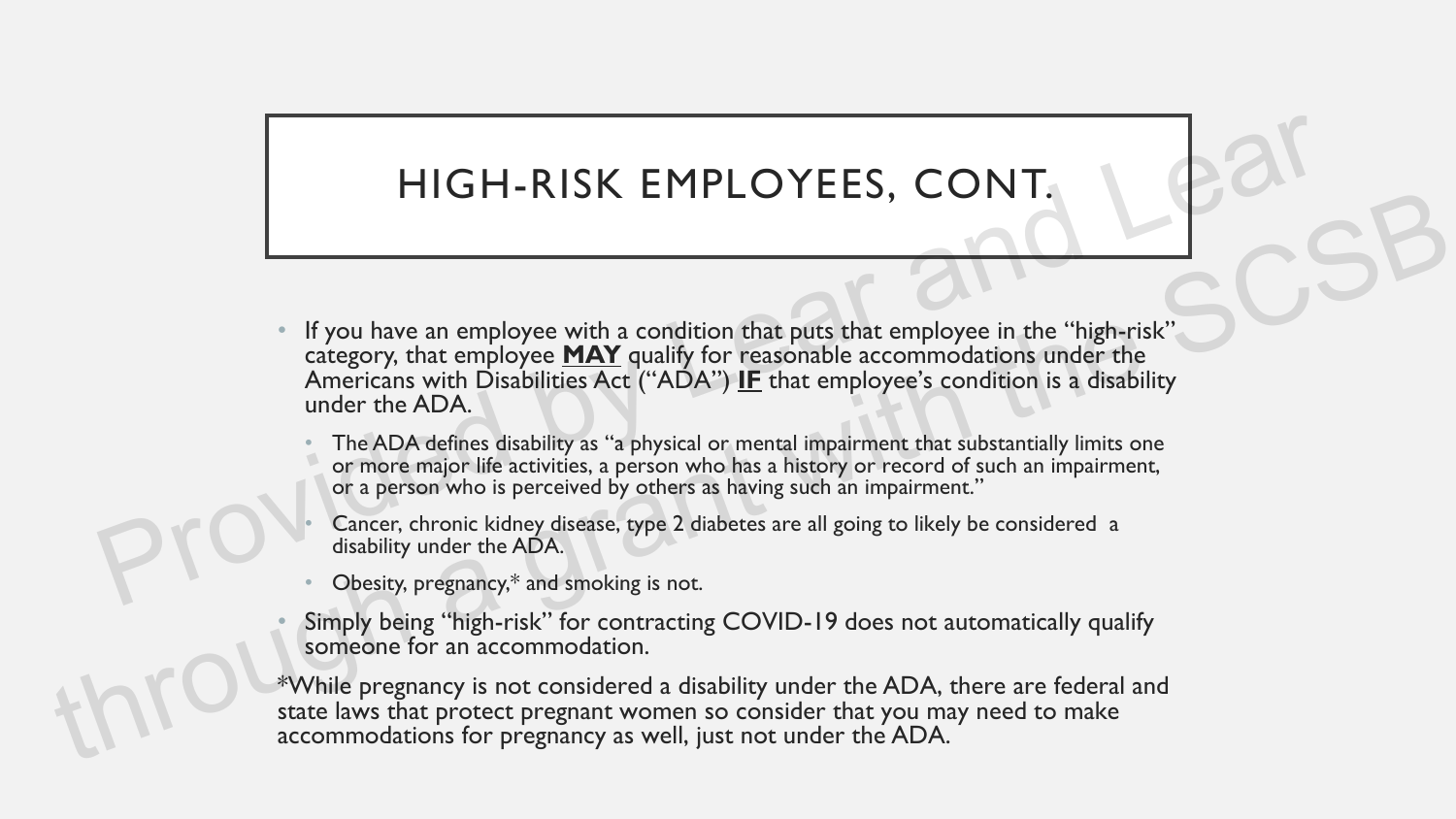#### HIGH-RISK EMPLOYEES, CONT.

- So what do you do?
- If you determine—in consultation with your legal counsel—that the high-risk employee does in fact have a disability, you are required to engage in the "interactive process" with the employee, meaning, you and the employee sit down and engage in a discussion about the essential functions of the job and what kind of accommodation is reasonable and would enable the person to perform his/her essential job functions. HIGH-RISK EMPLOYEES, CONT.<br>
So what do you do?<br>
If you determine—in consultation with your legal coursel—that the high-risk employee does<br>
in fact have a disability, you are required to engage in the "interactive process" So what do you do?<br>
So what do you do?<br>
If you determine—in consultation with your legal counsel—that the high-risk employee does<br>
in fact lawe a disability, you are required to engage in the "interactive process" with the

As an employer, you are entitled to request medical documentation during this process. A health care provider's insight can be very useful in coming up with a reasonable accommodation *but the health care provider's suggestions are not the final say*.

• DOCUMENT THESE CONVERSATIONS.

If you have ADA paperwork, have the employee fill it out. Generally, the employee will take the paperwork to the employee's health care provider who fills out much of the paperwork.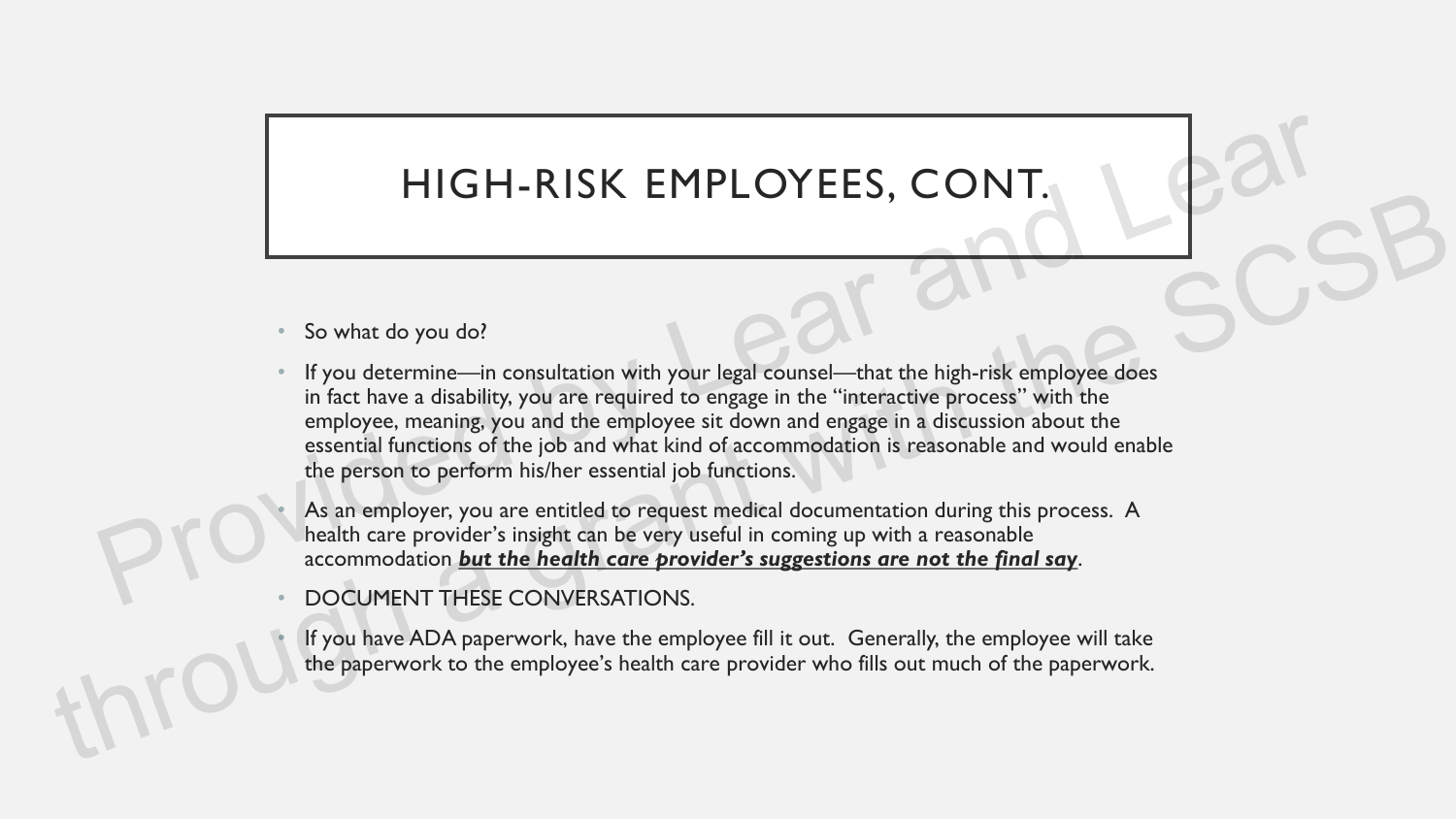#### HIGH-RISK EMPLOYEES, CONT.

- After confirming a disability, the next question is, what is a "reasonable accommodation?"
- What may have been a reasonable accommodation prior to COVID-19 may not be now, depending on the number of persons you have that could ask for such an accommodation.
	- Simply not working is not a reasonable accommodation—"I'll be back when the pandemic is over" is not an accommodation you have to provide
- If tele-work (ie, online teaching for teachers) is an option, that might be a reasonable accommodation. YOU DO NOT HAVE TO CREATE AN ONLINE OPTION FOR TEACHERS WHO WANT TO TEACH ONLINE. If your school does not offer online and if you have no need to online teachers, the request from a teacher to telework is not a reasonable accommodation. HIGH-RISK EMPLOYEES, CONT.<br>
After confirming a disability, the next question is, what is a "reasonable accommodation?"<br>
What may have been a reasonable accommodation prior to COVID-19 may not be now.<br>
depending on the numb The confirming a disability, the next question is, what is a "reasonable accommodation?"<br>
What may have been a reasonable accommodation prior to COVID-19 may not be now,<br>
depending on the number of persons you have that co
	- Purchasing an \$800 air purifier? Depends. How many similar requests could you get? 1 might not be a burden; 20 might be.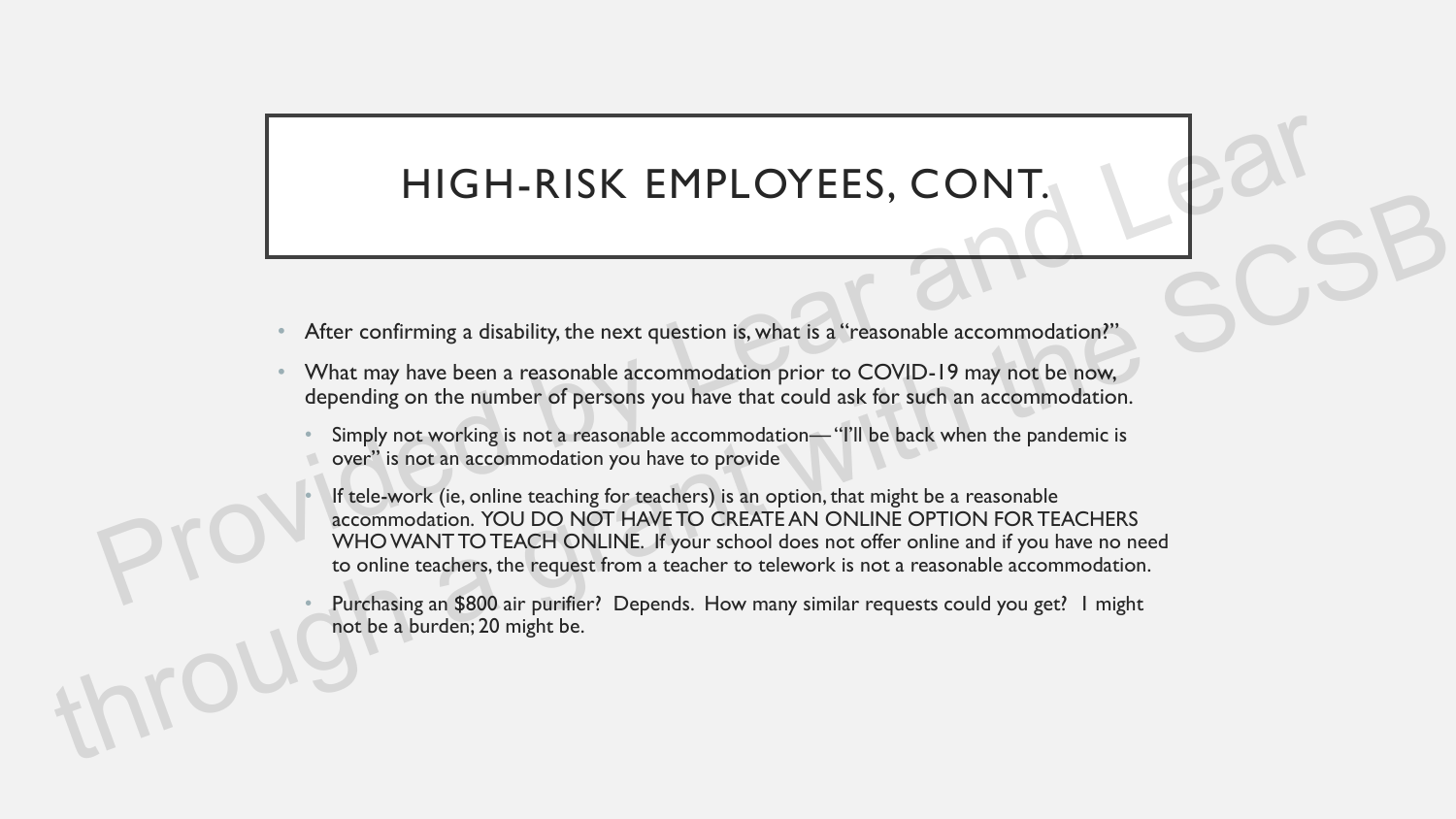#### HIGH-RISK EMPLOYEES

- Two very helpful resources from the EEOC can be found at the following sites:
- https://www.eeoc.gov/laws/guidance/pandemic-preparedness-workplace-andamericans-disabilities-act GH-RISK EMPLOYEES<br>
ources from the EEOC can be found at the following sites:<br>
Waws/guidance/pandemic-preparedness-workplace-and-<br>
s-act
- https://www.eeoc.gov/wysk/what-you-should-know-about-covid-19-and-adarehabilitation-act-and-other-eeo-laws americans-disabilities-americans-disabilities-<br>
https://www.eeoc.gov/<br>
rehabilitation-act-and-
- Check out these resources for more specific questions about accommodating employees during COVID-19 Two very helpful resources from the EEOC can be found at the following sites:<br>
https://www.eeo.c.gov/wws/gludance/pandemic-preparedness-workplace-and-<br>
https://www.eeo.c.gov/wysk/what-you-should-know-about-covid-19-and-ada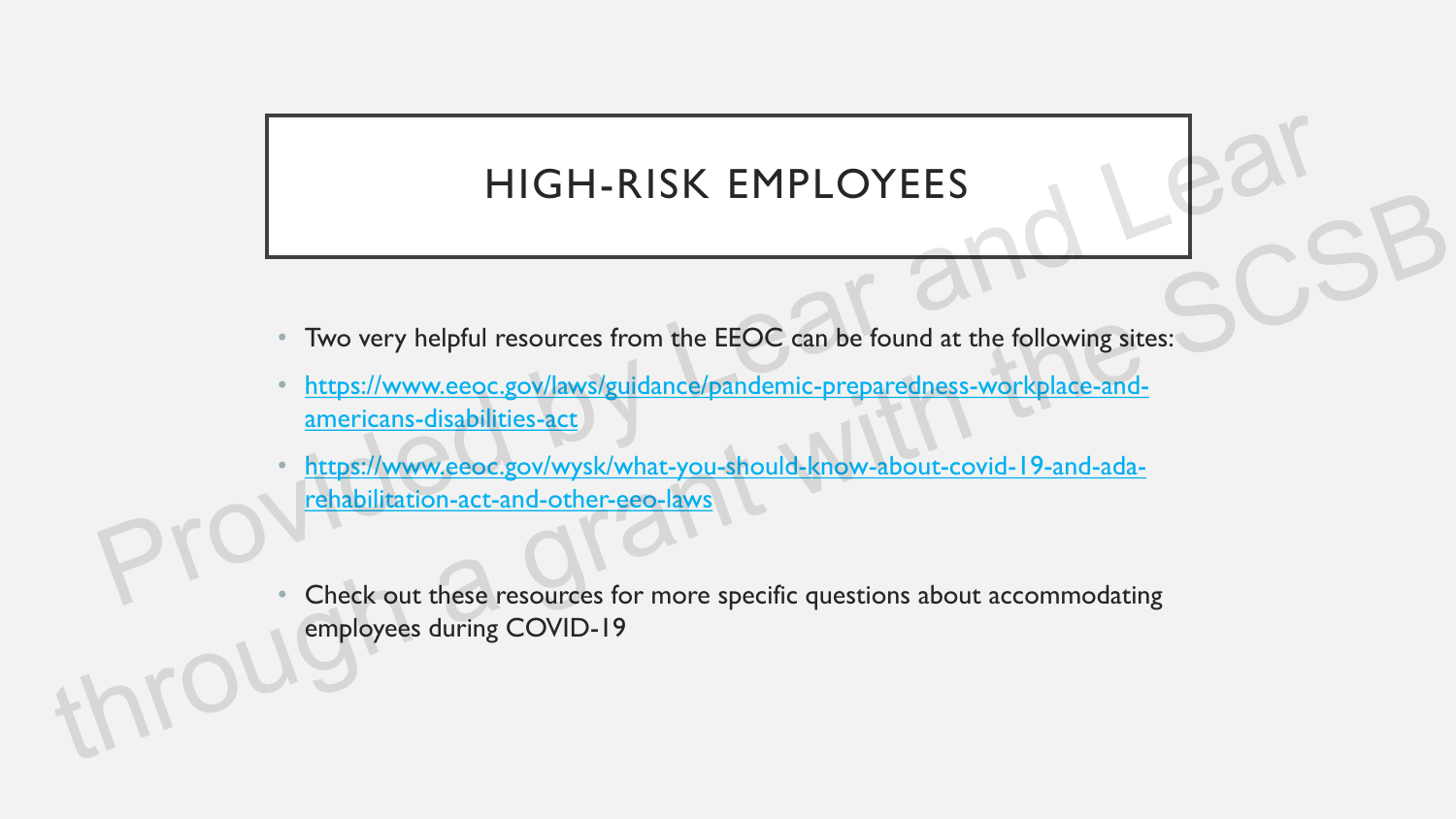### EMAIL #3: CAREGIVER FOR CHILDREN WITHOUT CHILD CARE CAREGIVER FOR CHILDREN<br>THOUT CHILD CARE<br>gress passed the Family First Coronavirus Response Act<br>ded two relevant provisions for employees:<br>Sick Leave Act provisions; and

- In March, 2020, Congress passed the Family First Coronavirus Response Act (FFCRA) which included two relevant provisions for employees: WITHOUT CHILD CARE<br>
In March, 2020, Congress passed the Family First Coronavirus Response Act<br>
(FFCRA) which included two relevant provisions for employees:<br>
The Emergency Pald Sick Leave Act provisions; and<br>
The Expanded
	- The Emergency Paid Sick Leave Act provisions; and
	- The Expanded Family Medical Leave Act provisions
	- Under both of these provisions, employees without childcare may take time off to care for their children at 2/3 their salary for up to 12 weeks. The Emergency Paid S<br>
	The Expanded Family I<br>
	Under both of these p<br>
	off to care for their ch<br>
	The following slides sum
		- The following slides summarize these two acts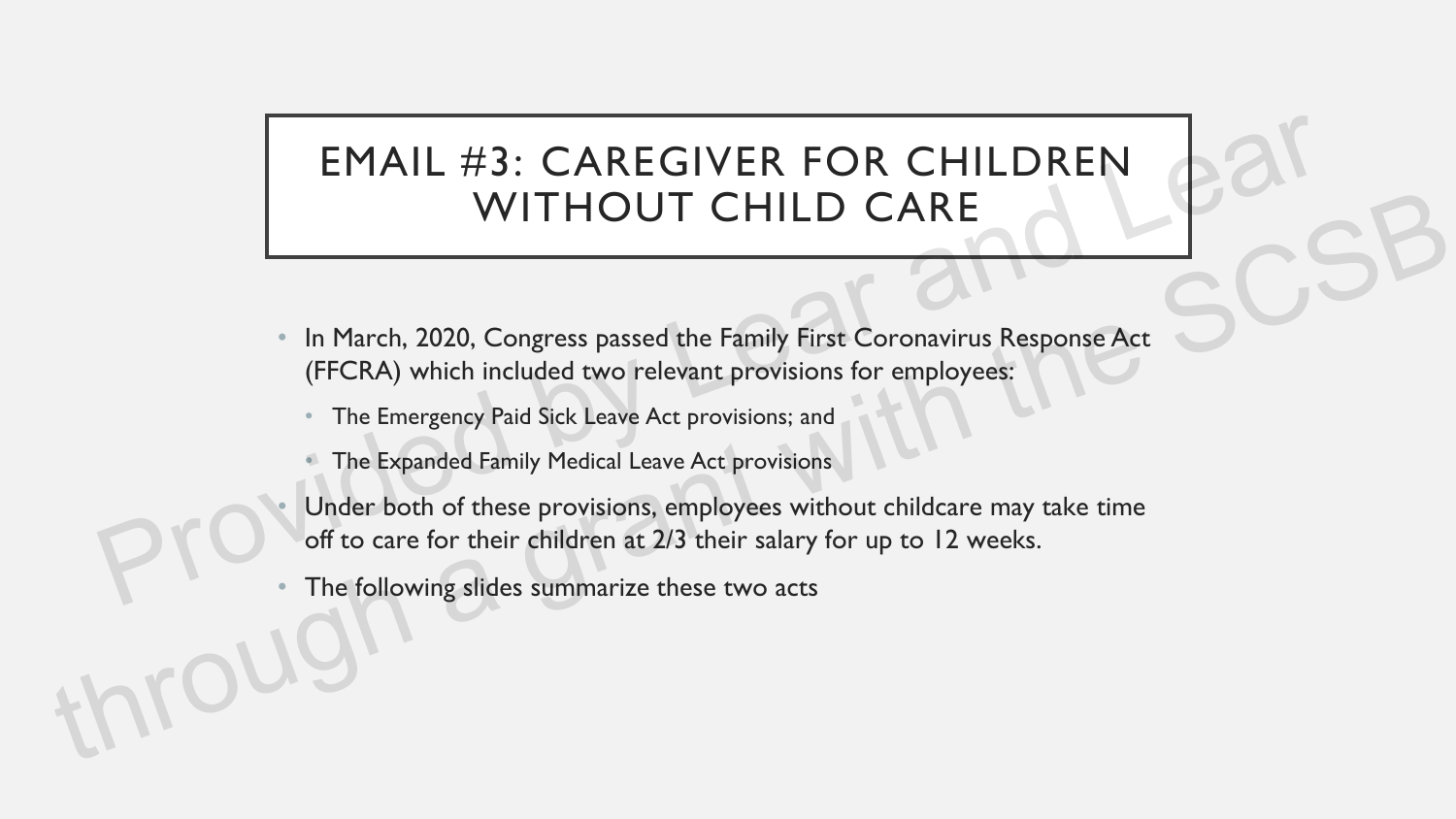# EMERGENCY PAID SICK LEAVE ACT EMERGENCY PAID SICK LEAVE ACT<br>
Applies to ALL employees—regardless of size of employer or diviation of employment, full-time or part-time<br>
Full-time employees are emitted to up to 80 hours of paid sick leave for the follow

- Applies to ALL employees—regardless of size of employer or duration of employment, full-time or part-time
- Full-time employees are entitled to up to 80 hours of paid sick leave for the following 3 circumstances:
	- The employee is quarantined pursuant to federal, state, or local law.
	- The employee has been advised by a health care provider or the local health department to quarantine; or
	- The employee is experiencing COVID-19 symptoms and is seeking a medical diagnosis\*

\*An employee may not take paid sick leave under the FFCRA if he unilaterally decides to self-quarantine for an illness without medical advice, even if he has COVID-19 symptoms.

#### OR

- Full-time employees are entitled to up to 80 hours of sick leave at 2/3 their pay:
	- To care for an individual who falls into any of the 3 circumstances above
	- To care for a child if the child's school or daycare is closed; or
	- If the employee is experiencing any other substantially similar condition specified by the Secretary of Health and Human Services
- You must allow employees to use this paid sick time before using any other leave provided by the school.
- **THIS IS A ONE-TIME FREEBIE! 80 HOURS OF PAID SICK LEAVE TOTAL THROUGHOUT THE YEAR, NO MATTER HOW MANY TIMES A PERSON IS TOLD TO QUARANTINE.**  Example of ALI employees in earth of a state of employee or duration of employees or duration of employees are sented to up to 80 bours of patie size of the following 3 circumstress.<br>
The employees agreement with the SCSB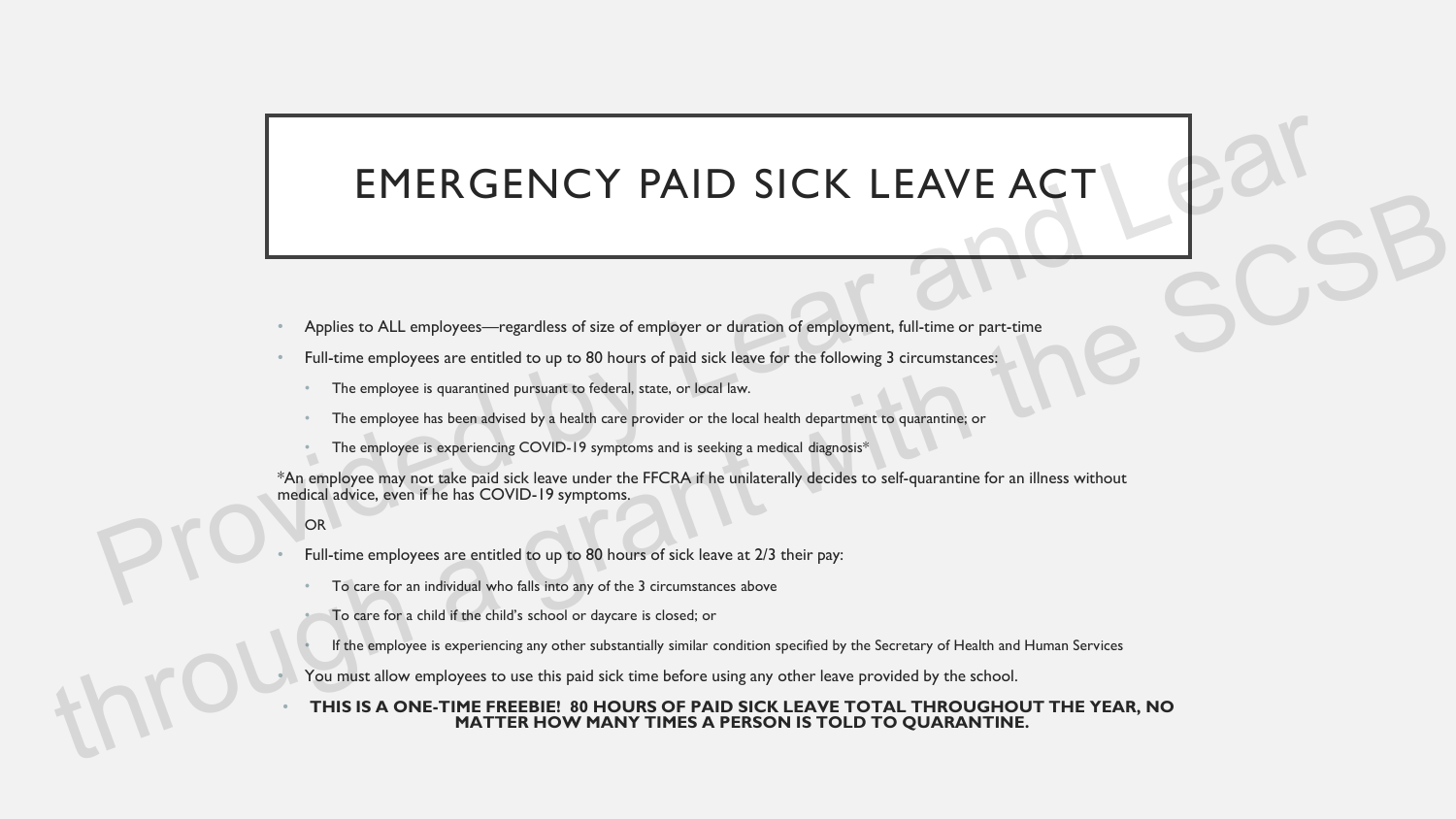#### WHAT ABOUT PART-TIME EMPLOYEES?

- Part-time employees are also entitled to paid sick leave under the EPSLA
- Part-time employees are entitled to leave for the average number of work hours in a 2-week period. For example, if an employee works an average of 20 hours a week, the employee is entitled to 40 hours of paid sick leave under the EPSLA, not 80. WHAT ABOUT PART-TIME EMPLOYEES?<br>
Part-time employees are also entitled to paid sick leave under the EPSLA<br>
Part-time employees are entitled to leave for the average number of work<br>
hours in a 2-week period. For example, if Part-time employees are also entitled to paid sick leave under the EPSLA<br>
Part-time employees are entitled to leave for the average number of work<br>
hours in a 2-week period. For example, if an employee works an average of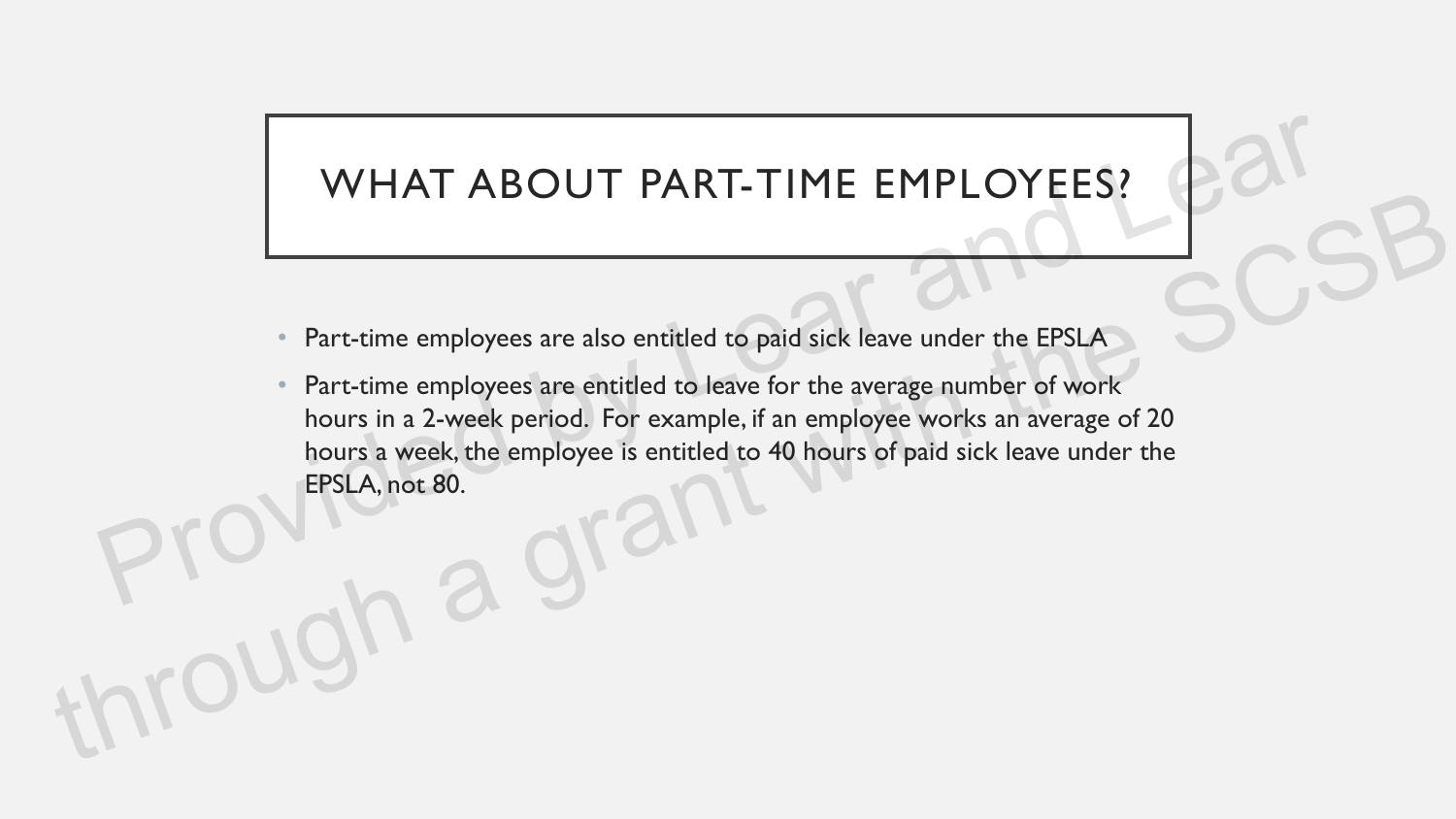#### EXPANDED FAMILY MEDICAL LEAVE ACT

- Applies to all employees who have worked for the employer for at least 30 days
- Allows employees who cannot telework to take their 12-weeks of leave under the FMLA to care for kids whose school or child care provider is closed for reasons related to COVID-19.
- This is not an ADDITIONAL 12 weeks; it is just an additional basis for requesting time off under FMLA EXPANDED FAMILY MEDICAL LEAVE ACT<br>Applies to all employees who have worked for the employer for at least 30 days<br>Allows employees who cannot televork to take their 12-weeks of leave under the FMA to<br>care for kids whose sch
	- The employee is entitled to 2/3 of the employee's regular salary during this time.
	- NOTE: The first 2 weeks will count toward the 80 hours of paid sick leave from the Emergency Paid Sick Leave Act
- Regular FMLA employer conditions do not apply (i.e., the employee must only have worked for the employer for the previous 30 days, the provision applies to employer with less than 50 employees, etc.) **EXITATIVE TATILET TIEDICAL ELAYE ACT**<br>
Applies to all employees who have worked for the employer for at least 30 days<br>
Allows employees who cannot televork to take their 12-weeks of leave under the FMLA to<br>
care for kids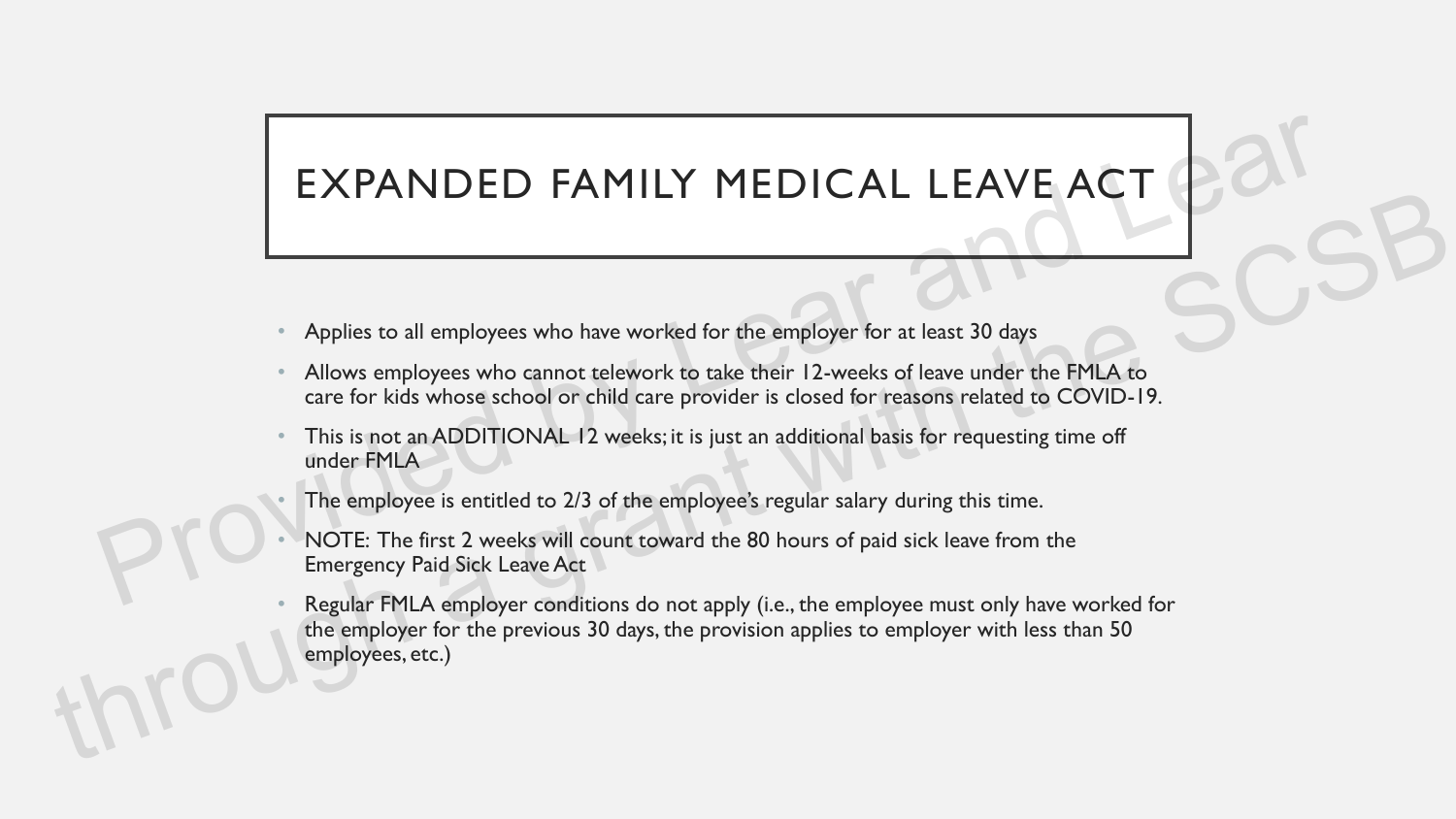#### NOTE!!

# **FFCRA IS SET TO EXPIRE DECEMBER 31, 2020** NOTE!!

- **Unless and until Congress renews this law, it is only good through December, 31, 2020.** These and until Co.<br>December, 31, 2020<br>Helpful resources for the extreme of the state of the extreme of the state of the state of the state of the state of the state of the state of the state of the state of the state of t FFCRA IS SET TO EXPIRE DECEMBER 31, 2020<br>
FFCRA IS SET TO EXPIRE DECEMBER 31, 2020<br>
December, 31, 2020.<br>
Helpful resources from Department of Labor:<br>
https://www.dol.gov/agencies/whd/pandemic/ffcra-questions#55
	- **Helpful resources from Department of Labor:**  https://www.dol.gov/agencies/whd/pandemic/ffcra-questions#55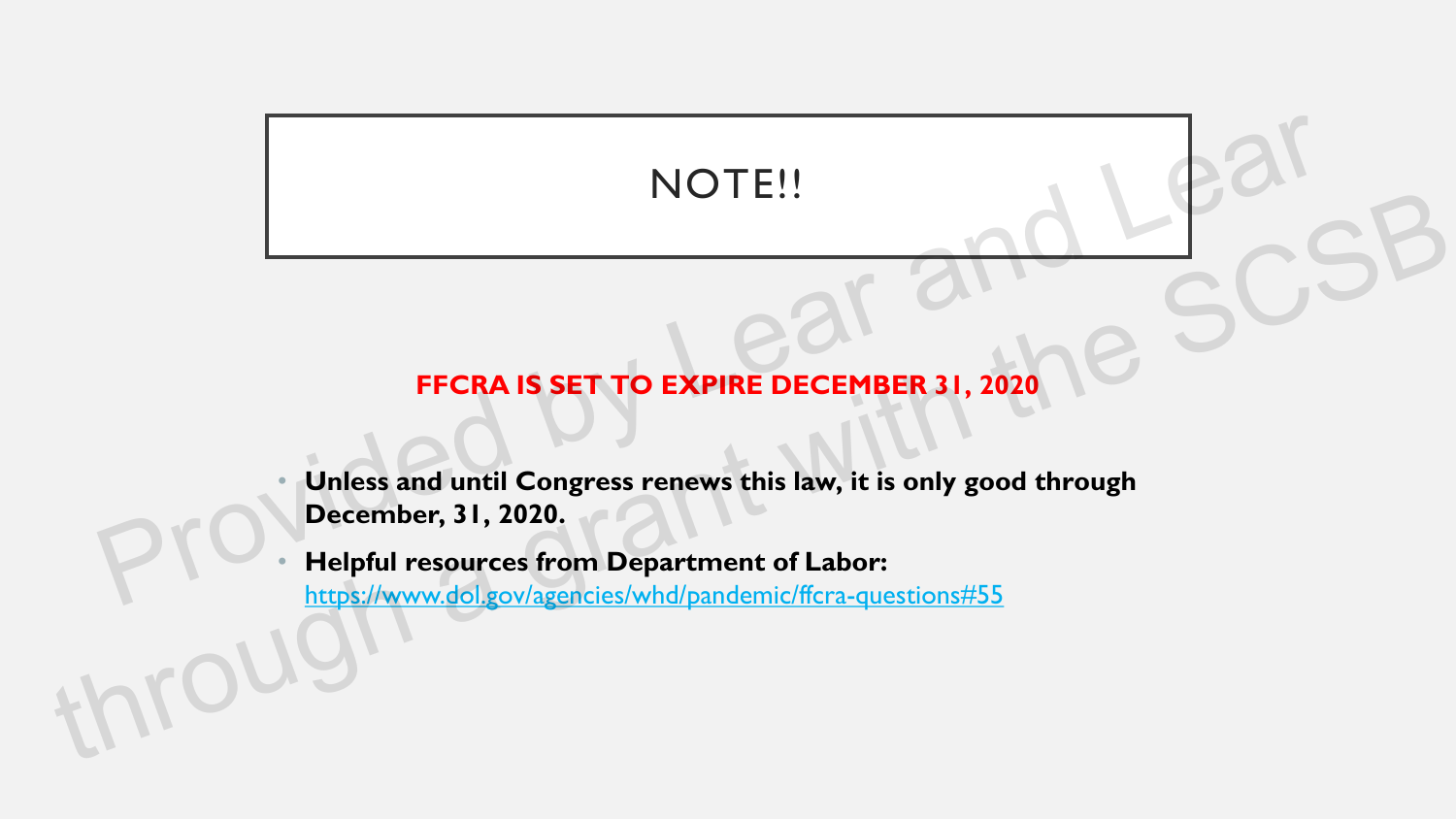#### EMAIL #4: SYMPTOMATIC OF COVID-19

- In accordance with all health department guidance, please encourage sick employees to stay home! SYMPTOMATIC OF COVID-19<br>
II health department guidance, please encourage sick<br>
COVID-19 symptoms and is awaiting a medical diagnosis<br>
LECOVID-19 symptoms and is awaiting a medical diagnosis<br>
LECOVID-19 symptoms and is awai
- If the employee has COVID-19 symptoms and is awaiting a medical diagnosis (i.e., he's either waiting to be tested, or has been tested and is awaiting the results), the employee may qualify for paid time off per the Emergency Paid Sick Leave Act (EPSLA), reason #3. If the employee has C(<br>
(i.e., he's either waiting<br>
results), the employee<br>
Sick Leave Act (EPSLA<br>
Remember—If the employee<br>
seek a medical diagnos ETTATE HFT. 3 THITT I CITATIC CT COVID-1<br>
In accordance with all helalth department guidance, please encourage sick<br>
employees to stay home!<br>
If the employee has COVID-19 symptoms and is awaiting a medical diagnosis<br>
(i.e.
	- Remember—If the employee is simply being extra cautious and chooses not to seek a medical diagnosis, the EPSLA doesn't apply, and the employee will have to take his/her own sick leave.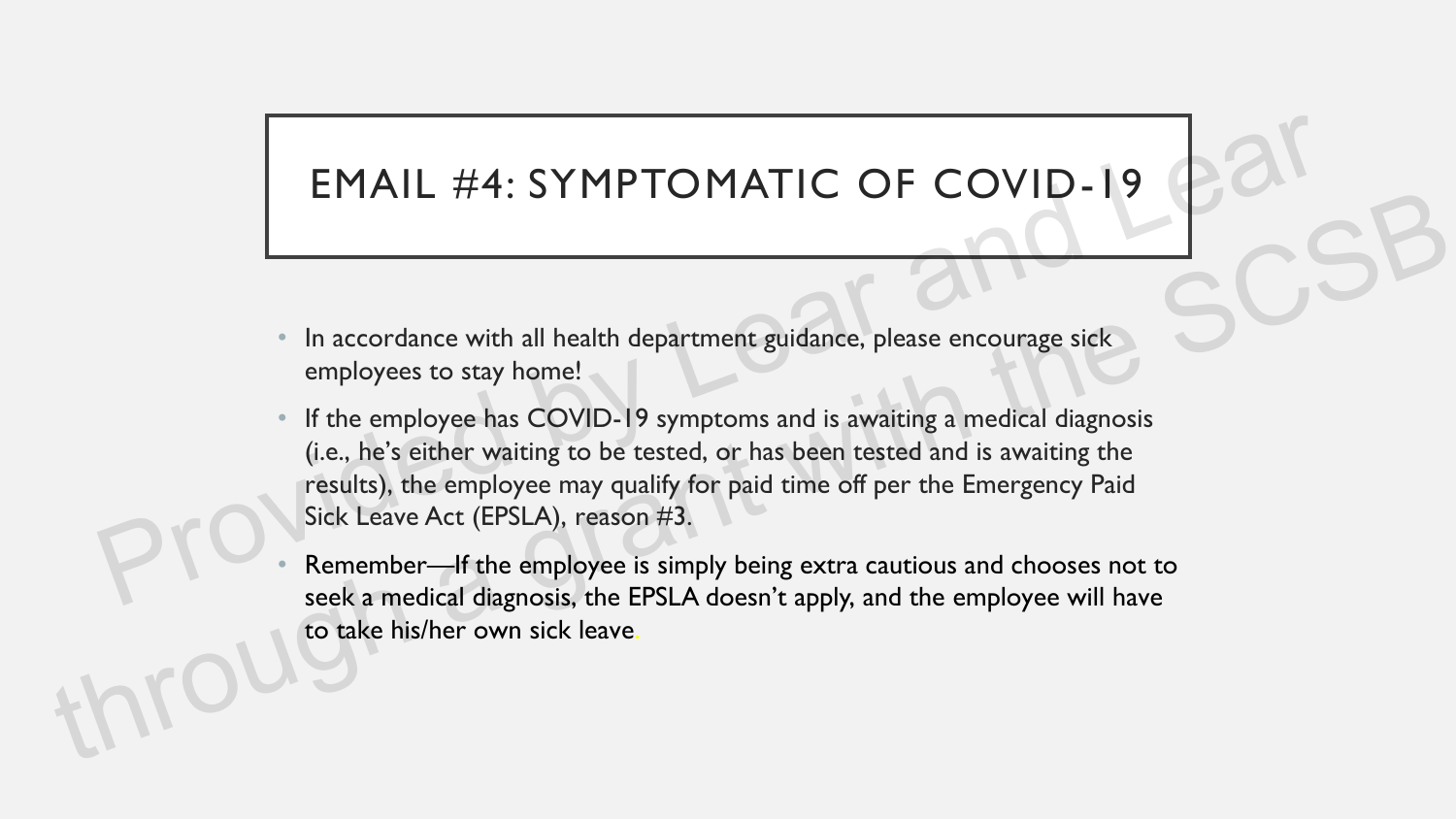# EMAIL #5: ANXIETY—REQUESTS TO TELEWORK EMAIL #5: ANXIETY—REQUESTS TO<br>
TELEWORK<br>
TELEWORK<br>
Anxiety is a mental health condition has been considered an impairment under the ADA.<br>
See sides 11-13. In sum,<br>
Describe the employee's anxiety quality as a disability?<br>

- Anxiety is a mental health condition has been considered an impairment under the ADA.
- See slides 11-13. In sum,
	- Does the employee's anxiety qualify as a disability?
	- Is there medical documentation to support the employee's disability?
	- What are some accommodations that might be reasonable under the circumstances to allow the employee to perform the essential functions of his job?
	- Staying home may not be reasonable under the circumstances.
- When denying a requested accommodation, consider other accommodations that might allow the employee to do his/her job. Please do not simply deny without offering something else. The process is supposed to be interactive—back and forth, dialog between employee and employer until a reasonable accommodation can be agreed upon.\* TELEWORK<br>
Anxiety is a mental health condition has been considered an impairment under the ADA<br>
See silides 11-13. In sum,<br>
Does the employee's among a distability?<br>
But the medical decommodations but might be reasonable u
	- \*If there is no agreement, this is where the employee separates… and then likely sues. And then the courts decide whether the requested accommodations were reasonable under the circumstances.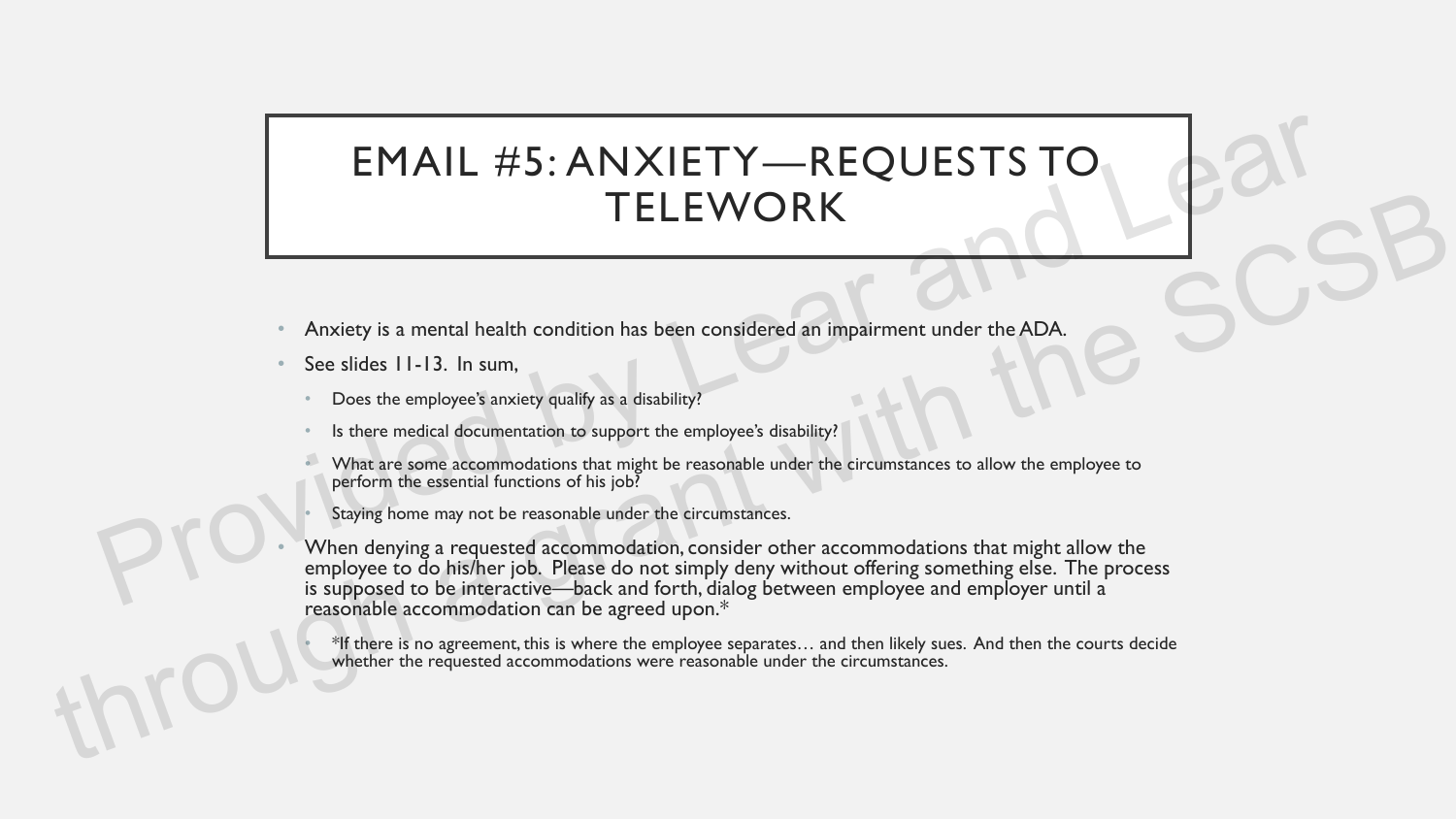#### EMAIL #6:POSSIBLE EXPOSURE

- Unless an employee has been directed by the health department to quarantine due to exposure, the employee should come to work.
- "Exposure" is being defined by the Utah State Health Department as close contact—ie, within 6 feet—for 15 minutes or more.
- Being at the same party as someone who knows someone whose aunt or uncle tested positive is not likely going to result in a directive from the local health department to quarantine.
- IF a person is contacted by the health department based on exposure to a person who tested positive, the health department will direct the person to either stay home, or will tell the person he/she can go to work. EMAIL #6:POSSIBLE EXPOSURE<br>
Unless an employee has been directed by the health department to quarantine due to exposure, the<br>
employee should come to work.<br>
"Exposure" is being defined by the Utah State Health Department a LITTINIC THOUT USUS LETTINIC THOUT USUS LETTINIC TO BE THE CONTROLL TO A SURFAINT ON THE CONTROLL TO A GRANT WITHOUT A GRANT WITHOUT A GRANT WITHOUT A GRANT WITHOUT A GRANT WITHOUT A GRANT WITHOUT A GRANT WITHOUT A SURFAIN
	- If the health department tells the person to stay home, the person is entitled to up to 80 hours of pay under the EPSLA.
	- If the health department has NOT told the person to quarantine, and the person is not symptomatic, the person should be at work.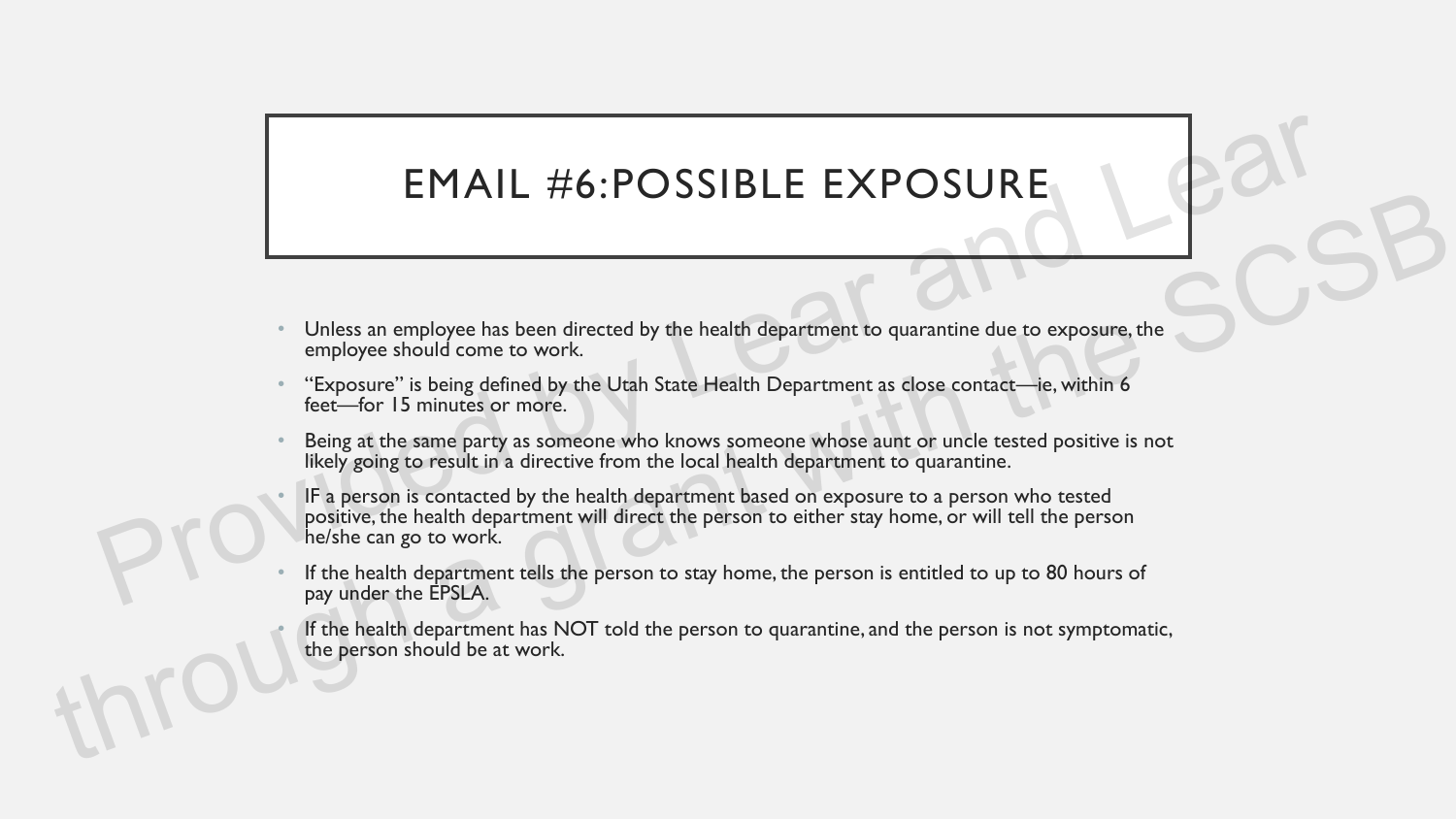# EMAIL #7: MULTIPLE MEDICAL CONDITIONS, REQUEST EXPENSIVE PPE EMAIL #7: MULTIPLE MEDICAL<br>
CONDITIONS, REQUEST EXPENSIVE PPE<br>
See slides II-13.<br>
See slides II-13.<br>
Co through the ADA process!<br>
Document!<br>
Do not dismiss the request; but also do not break your bank providing such<br>
PCO r

- See slides 11-13.
- Go through the ADA process!
- Document!
- Do not dismiss the request; but also do not break your bank providing such requests to all employees. CONDITIONS, REQUEST EXPENSIVE PPE<br>
See slides 11-13.<br>
Go through the ADA process!<br>
Document!<br>
Do not dismiss the request; but also do not break your bank providing such<br>
PPC Council employees.<br>
PPC Council employees.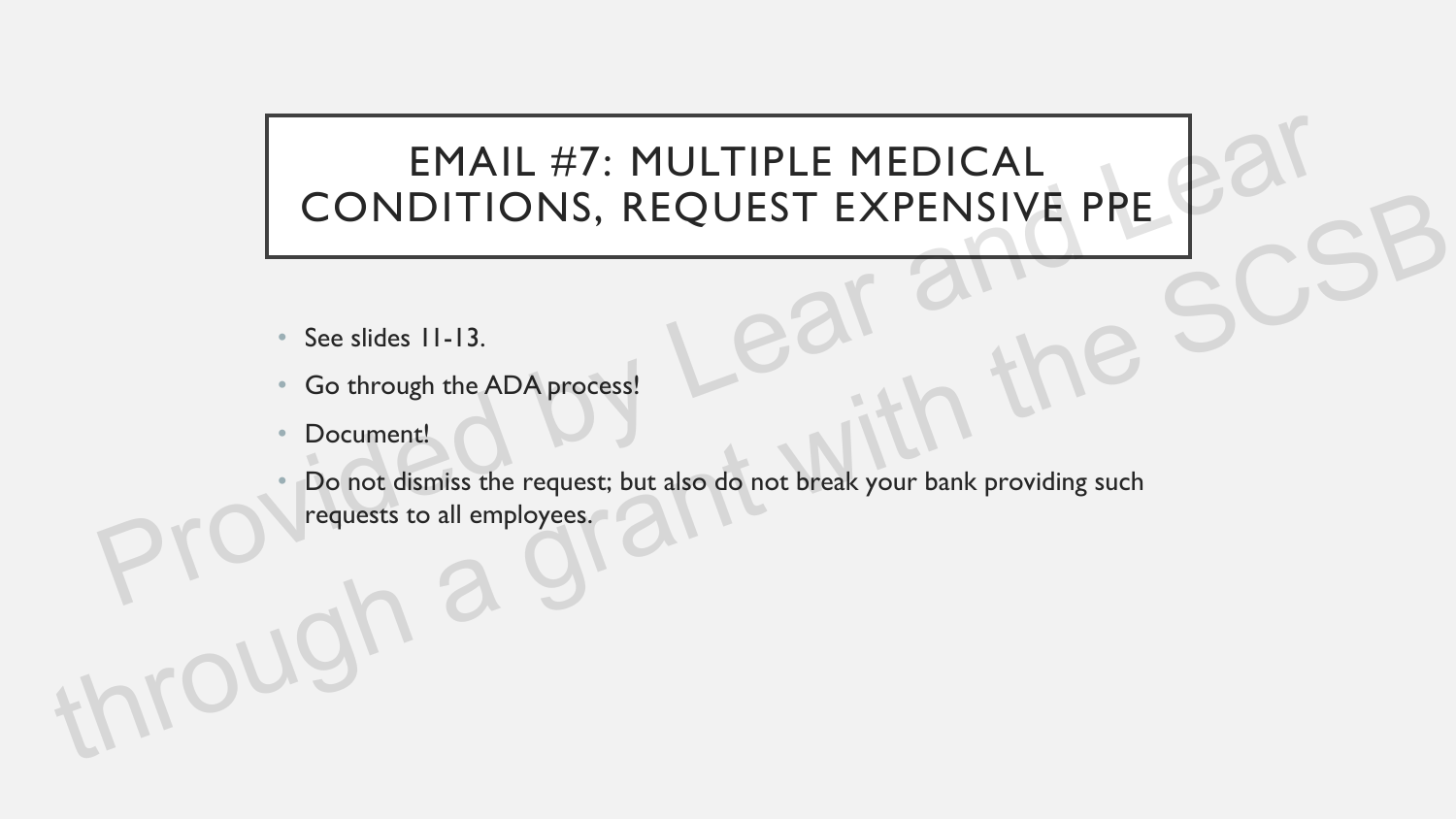#### EMAIL #8: WON'T WEAR A MASK

- On July 17, 2020, the Utah State Health Department passed a State Public Health Order requiring all individuals on school property to wear a face covering.
- That order was updated on August 14, 2020, to state individuals must wear face *masks*, and specifically exempts face shields unless a mask is worn with a shield. ( EMAIL #8: WON'T WEAR A MASK<br>
On July 17, 2020, the Utah State Health Department passed a State Public Health<br>
Order requiring all individuals on school property to wear a face covering.<br>
That order was updated on August 14 LITTLE TO. VV CIVIT I VELAIN A TITUSTS<br>
On July 17, 2020, the Utah State Health Department passed a State Public Health<br>
Order requiring all individuals on school property to wear a face covering.<br>
That order was updated o
	- There are some exceptions:

•

- Individuals with medical conditions, mental health conditions or a disability that prevents the person from wearing a mask
- Students on an IEP or 504 who have an accommodation that necessitates an exemption
- Other exceptions that generally don't apply broadly to all employees. (See the full text of the State Public Health Order [here](../COVID-19 Information/State Public Health Order UPHO-2020-11 v.2.pdf).)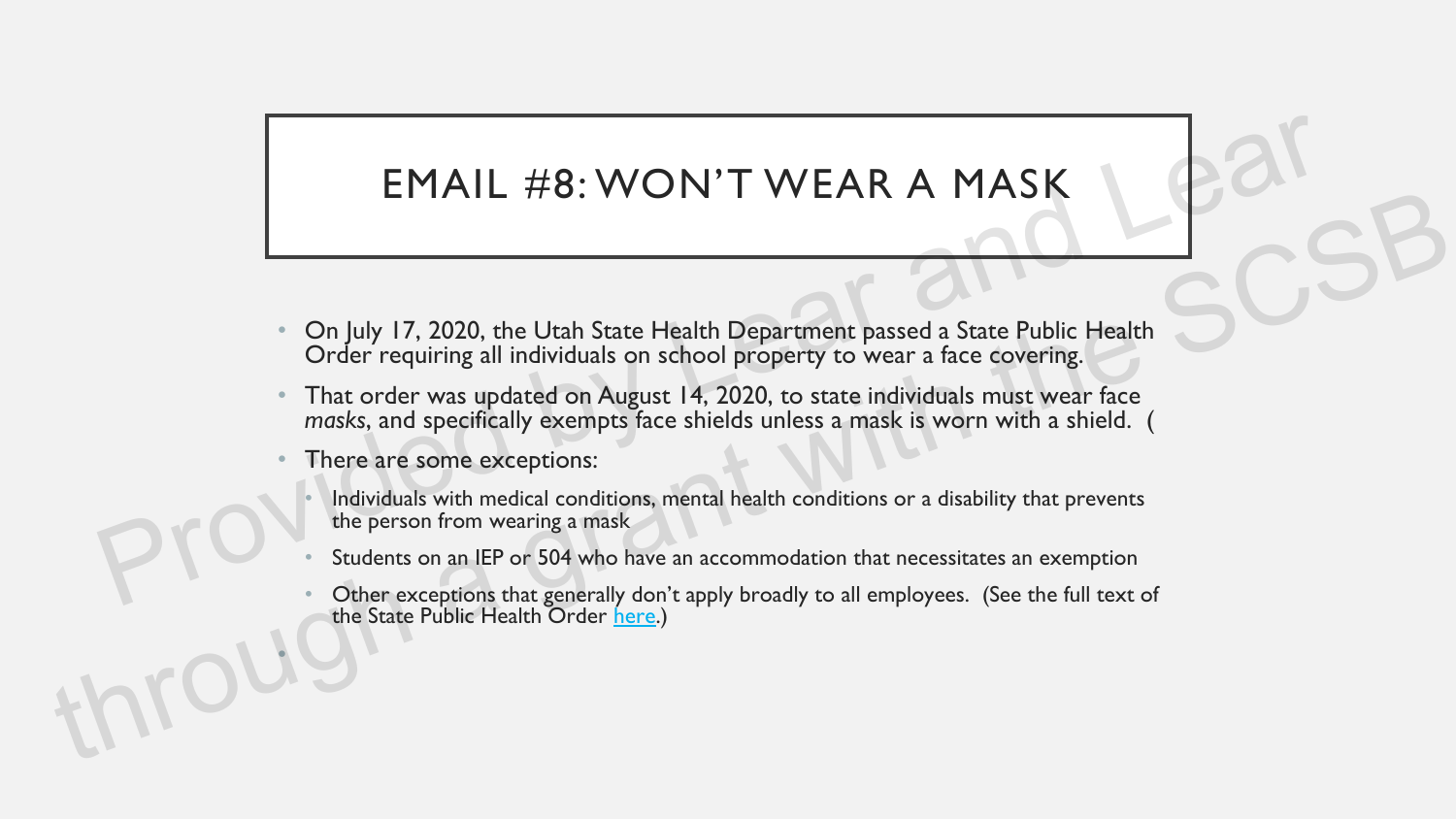#### FACE MASKS, CONT.

- The Public Health Order allows a school to require an individual with a medical condition, a mental health condition or a disability to provide medical documentation verifying the need for an exemption. The amended order states the verification must come from one of the following: Doctor of Medicine (MD), Doctor of Osteopathic Medicine (DO), Physician Assistant (PA), Advanced Practice Registered Nurse (APRN), documenting a need for an exemption under Subsection (3)(d). FACE MASKS, CONT.<br>
The Public Health Order allows a school to require an individual with a medical condition, a<br>
mental health condition or a disability to provide medical documentation verifying the need for<br>
an exemption The Public Health Order allows a school to require an individual with a medical condition, a<br>mental health condition a grantied condition of a disability to provide medical condition, a<br>an exemption. The amended order stat
	- Strongly recommend creating some kind of exemption form that requests the following information:
		- What is the medical condition, mental health condition, or disability; and
		- How does it prevent the person from wearing a face covering
		- The health care provider's license  $\#$  and phone  $\#$  to follow up on (the form should include a section for the individual to consent to having the health care provider release medical information)
		- What alternatives to a cloth face mask are possible, ie—would a face shield work?
	- Employees who refuse to wear face coverings and do not follow the school's process for obtaining an exemption may be terminated or put on leave until they agree to wear the mask.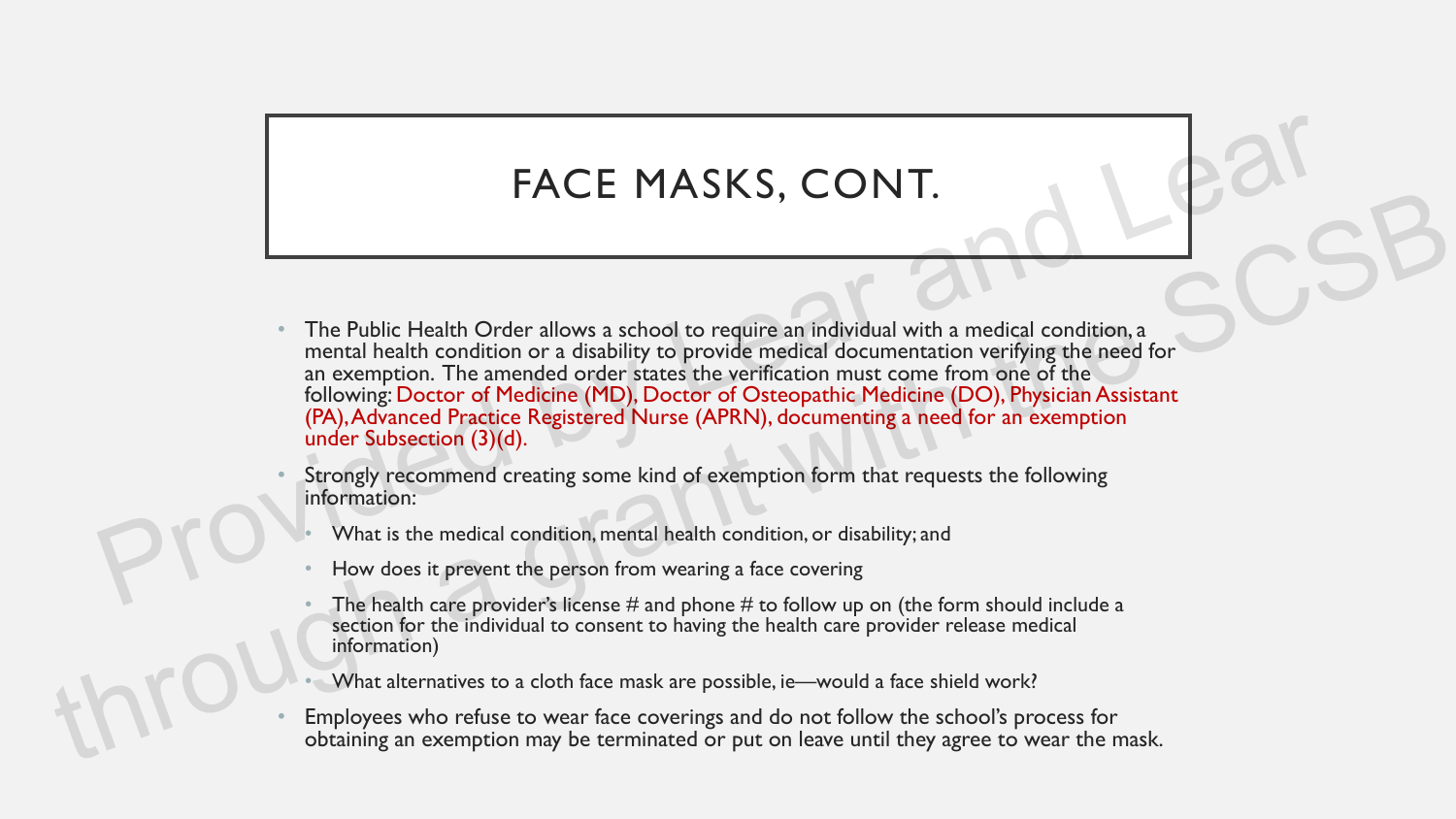#### EXEMPTION FORMS FLOATING OUT THERE ONLINE

https://www.defendingutah.org/post/2020 /08/16/no-masks-required-in-schoolshere-s-thelaw?fbclid=IwAR1Q5hUCwC0gIHPr-IthZXfj7It8-tZCZO1Cq\_v5jiUl18c7H-8dwC6pS5w FIDENE VINLINE<br>
Stationard England<br>
Stationard England<br>
Contract in the contract interaction of the contract interaction<br>
Contract in the contract interaction of the contract interaction<br>
Contract interaction of the contra https://www.defendingutah.org/post/2020<br>
109/16/no-masks-required-in-schools-<br>
https://throu[gh](https://www.utahcommittee.us/Resolutions) [a g](https://www.utahcommittee.us/Resolutions)rant with the SCSB in the SCSB of the SCSB of the SCSB of the SCSB of the SCSB of the SCSB of the SCSB of the SCSB of the SC

BdwC6pS5w<br>
Provided by The Charles Contract of Charles Charles Charles Charles Charles Charles Charles Charles Charles Charles Charles Charles Charles Charles Charles Charles Charles Charles Charles Charles Charles Charles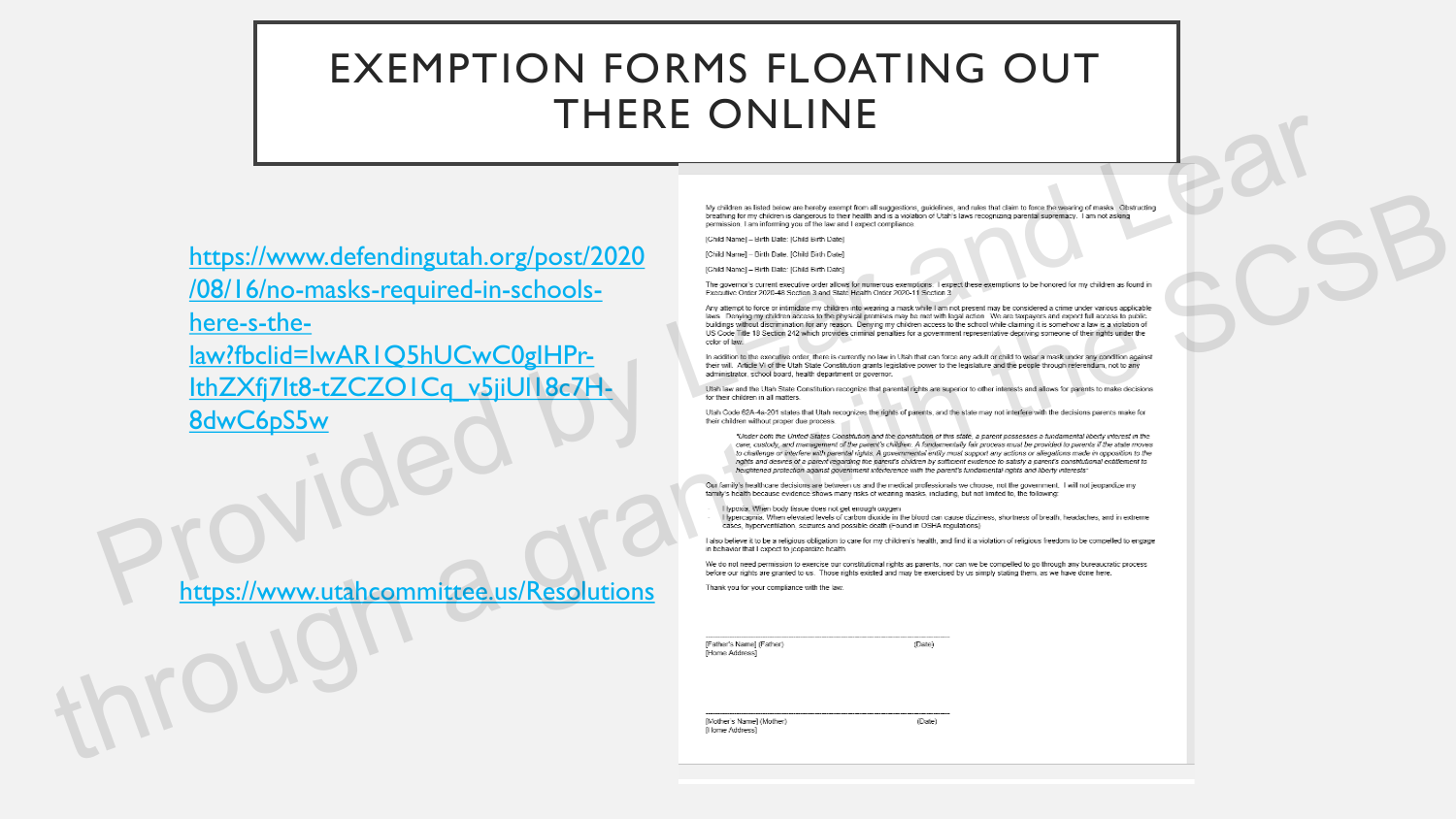#### DON'T TAKE THE BAIT!

- Courts have long held that both the federal government and state governments have broad authority to response to emergency health crises. BRIT!<br>
DN'T TAKE THE BAIT!<br>
Id that both the federal government and state<br>
coad authority to response to emergency health crises.<br>
Int, which gives states all powers not specifically given to<br>
ant ellows than the authority
- The 10th Amendment, which gives states all powers not specifically given to the federal government, allows them the authority to take public health emergency actions, such as setting quarantines and business restrictions. The 10th Amendment,<br>the federal governmen<br>emergency actions, such<br>Governors have broad<br>The mask mandate is **EXERCISE THE DETTI:**<br>
Courts have long held that both the federal government and state<br>
governments have broad authority to response to emergency health crises.<br>
The 10th Amendment, which gives states all powers not speci
	- Governors have broad powers to invoke restrictions in their state.
	- The mask mandate is not a constitutional violation. Period.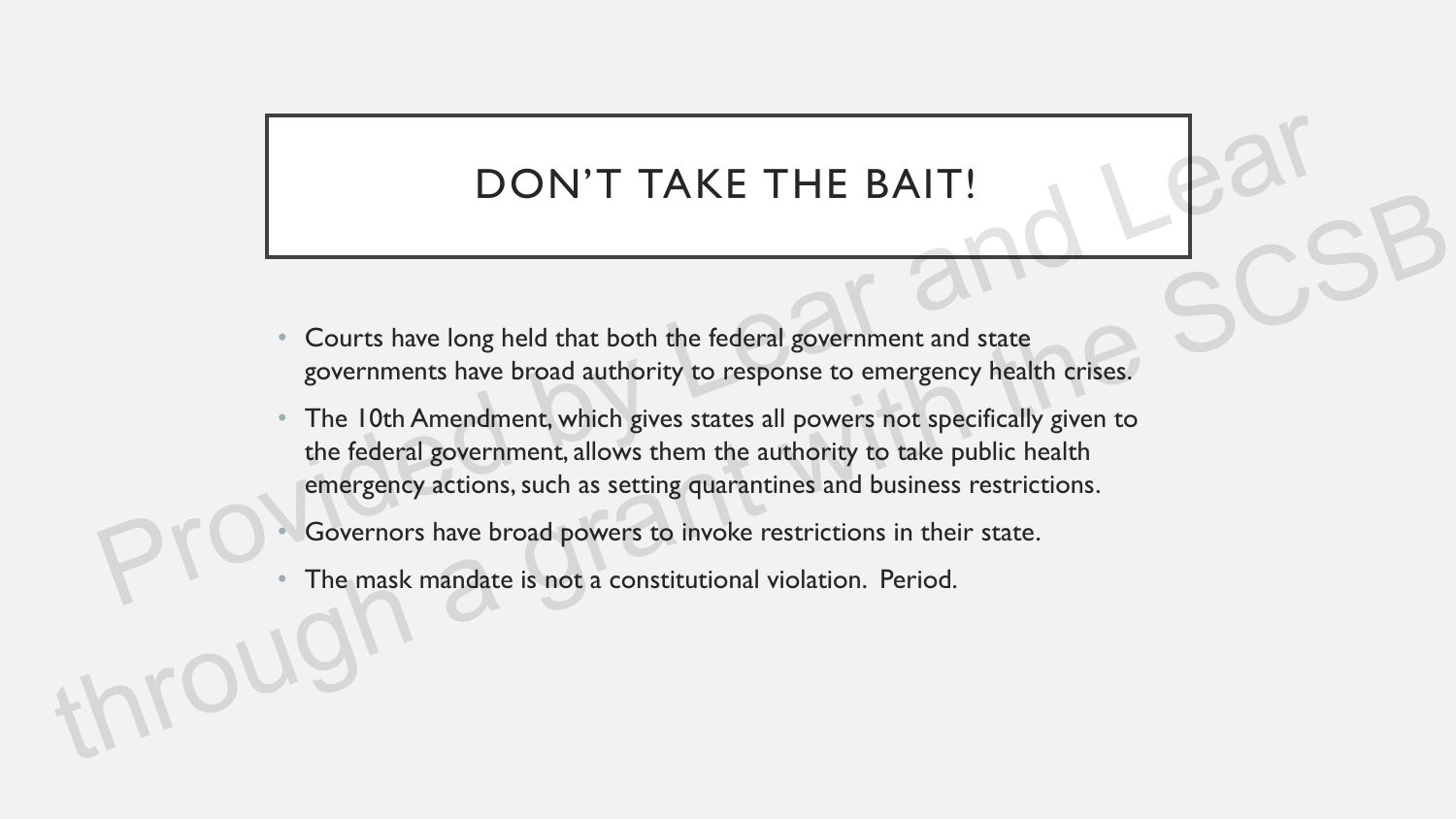### WHAT ABOUT... "I DON'T THINK IT'S WISE TO START IN-PERSON CLASSES, SO I WON'T BE COMING BACK" UT... "I DON'T THINK IT'S WISE<br>N-PERSON CLASSES, SO I WON'T<br>BE COMING BACK"<br>ersons who simply don't believe it's wise to start in-person school at this time.<br>king the person high-risk and possibly necessitating an accommod THE STRING THE SCOTT CENSOR CHANGE IS WELD AND THE STRING OF THE STRING OF THE STRING OF THE STRING OF THE STRING OF THE STRING OF THE STRING OF THE STRING OF THE STRING OF THE STRING OF THE STRING OF THE STRING OF THE STR

- There is no law protecting persons who simply don't believe it's wise to start in-person school at this time.
- If the person:
	- Does not have a disability making the person high-risk and possibly necessitating an accommodation;
	- Does not have a mental health disability necessitating an accommodation because the pandemic exacerbates their condition;
	- Has not been ordered to quarantine
	- Does not have symptoms of COVID-19
	- Does not have children at home who require childcare due to closure or schools/daycare for COVID-related reasons
	- Is not a caregiver to family members who are at high-risk
- The employee has to come to work. End of story. Does not have a disability makin<br>Does not have a mental health d<br>Has not been ordered to quaran<br>Does not have symptoms of CC<br>Does not have children at home<br>Is not a caregiver to family mem<br>The employee has to come to
	- If the employee refuses, the employee may be terminated.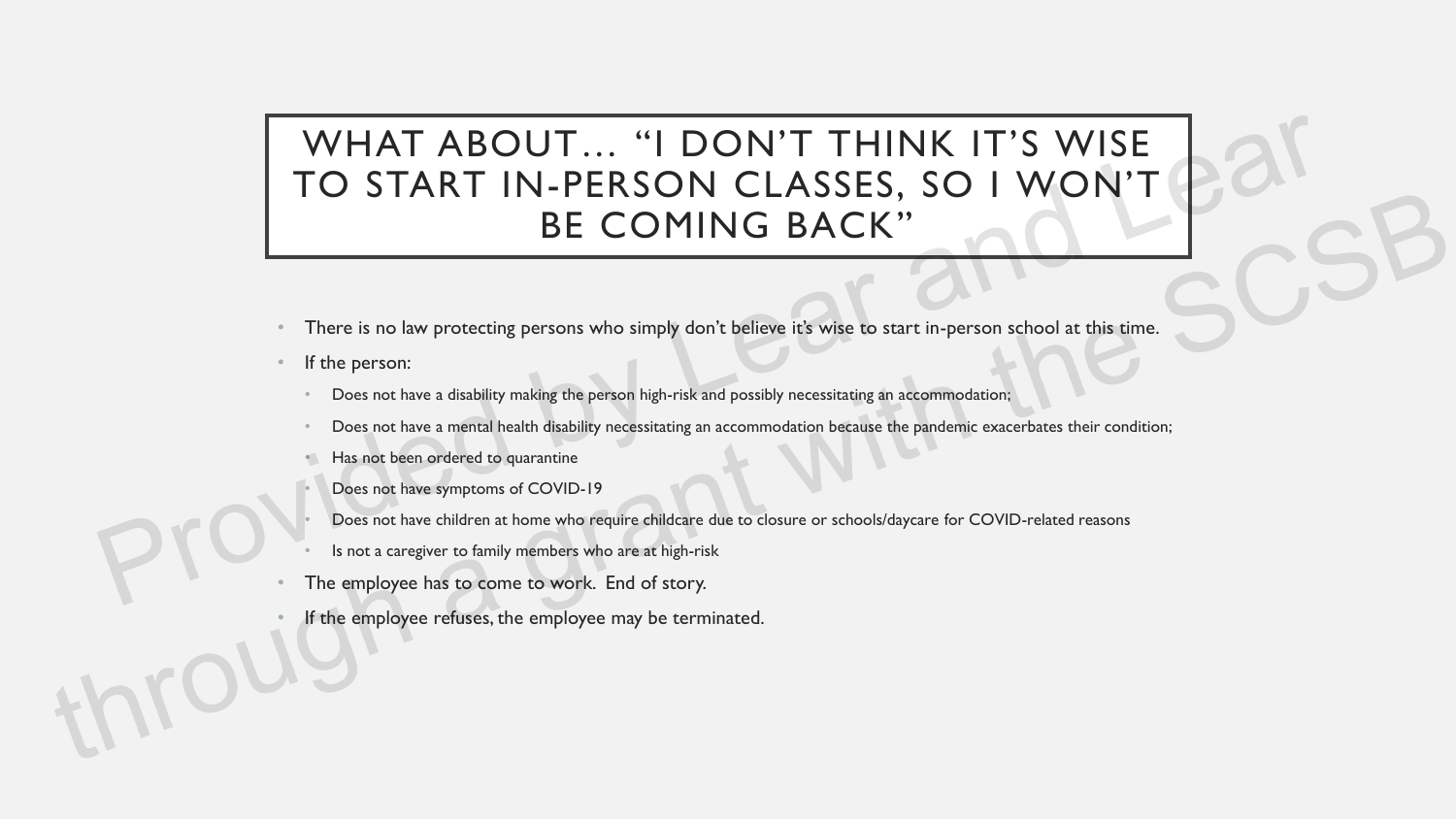# PRACTICAL POINTER: BE NICE ABOUT ALL OF THIS! **PRACTICAL POINTER: BE NICE ABOUT<br>ALL OF THIS!**<br>Your employees run your school; without them, you would not have a school.<br>There are various levels of concerns regarding this pandemic<br>Your responsibility as an employer is

- Your employees run your school; without them, you would not have a school.
- There are various levels of concerns regarding this pandemic
- Your responsibility as an employer is to be responsive to your employee's concerns, while also running the business of children and school. ALL OF THIS!<br>
Your employees run your school; without them, you would not have a school.<br>
There are various levels of concerns regarding this pandemic<br>
Your empopsibility as an employer is to be responsive to your employee
	- Be compassionate while complying with the law.
	- Questions—feel free to reach out to us!

GOOD LUCK!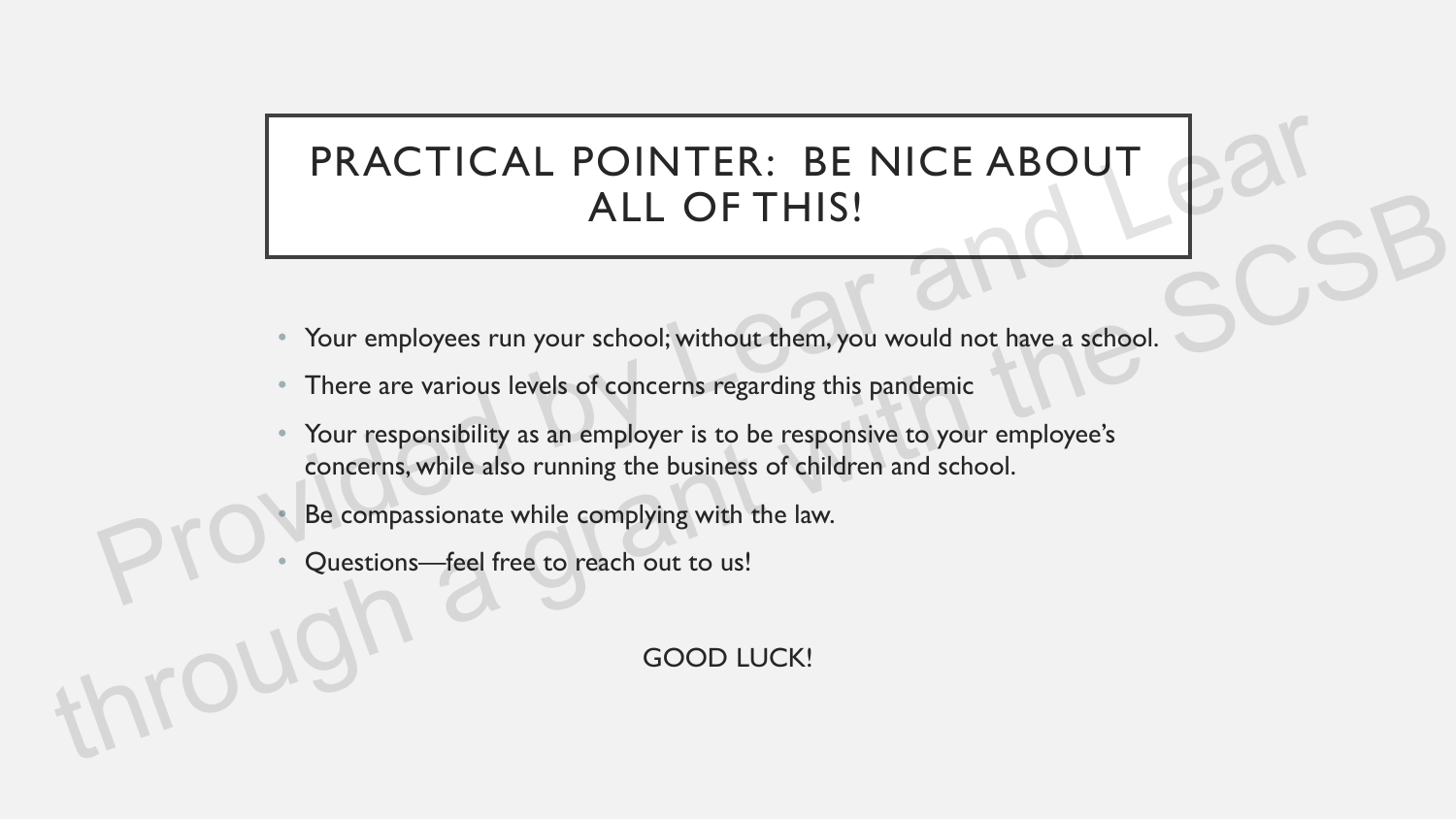#### HELPFUL QUESTIONS AND ANSWERS

- Q: What about the 500 employee threshold?
- A: Doesn't apply to public entities
- Q: Kids' school is online, or part online, part live. Is school considered "closed" for purposes of taking expanded FMLA? HELPFUL QUESTIONS AND ANSWERS<br>
Q: What about the 500 employee threshold?<br>
A: Doesn't apply to public entities<br>
Q: Kids' school is online, or part online, part live. Is school considered<br>
"closed" for purposes of taking exp
	- A: Yes.
	- Q: Can an employee taken intermittent leave to care for a child?
	- A: Only if the employer and employee agree on such an arrangement.
	- Q: Do you have to exhaust your sick leave before taking EPSL?
- A: No. In fact, EPSL must be offered—rather than employer provided sick leave—if you have a qualifying reason for taking EPSL. THELT TO E QUESTIONS AND ANSWERS<br>
2: What about the 500 employee threshold?<br>
4: Doesn't apply to public entities<br>
2: Kids' school is online, or part online, part live. Is school considered<br>
"closed" for purposes of taking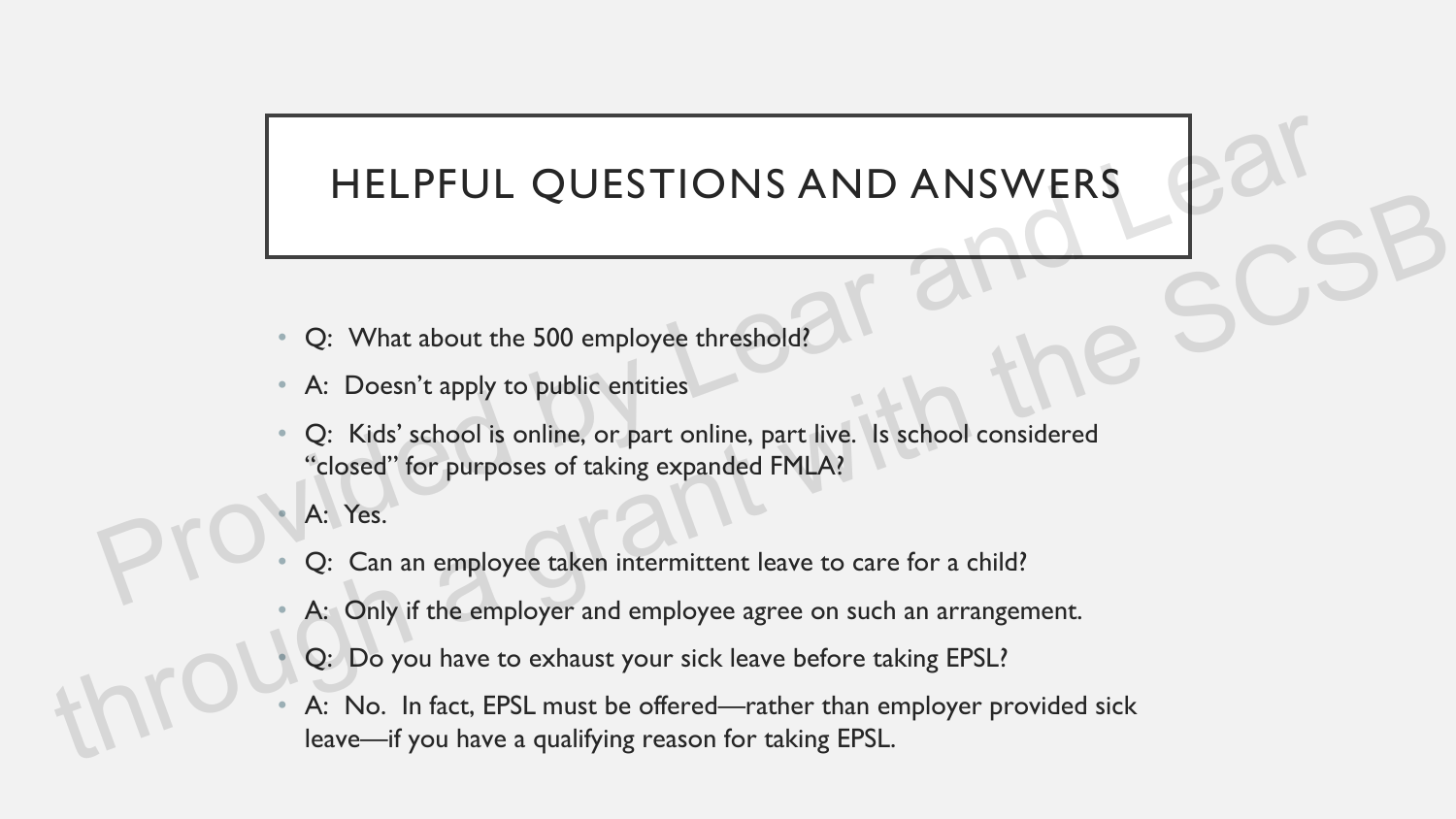#### Q&A, CONT.

- Q: Can an employer reduce hours of staff who are no longer needed due to shortages during COVID-19?
- A: Yes.
- Q: Can an employee collect EPSL if he is not working as much due to reduced hours?
- A: No. The only way to get EPSL is to meet one of the 6 qualifying reasons
	- Q: What kind of documentation can I request to verity the employee qualifies for EPSL? \*Correction from last training!!!

• A: Only the following: dates for which employee requests leave, the reason for the leave, a statement that you are unable to work because of the above reason, and the entity or health care provider directing you to quarantine. If an employee requests leave for child care reasons, you may request: name of child, name of school/child care that has closed, and a statement that no other suitable person is available to care for the child. **Q&A, CONT.**<br>
2: Can an employer reduce hours of staff who are no longer needed due to shortages during COVID-19?<br>
2: Can an employee collect EPSL if the is not working as much due to reduced hours?<br>
2: Who The only way to C. Can an employer reduce hours of staff who are not longer needed due to shorteges during COVID-19<br>
A Yes.<br>
Q: Can an employer collect EPSL if he is not warking as much due to reduced hours?<br>
A No. The only vay to get EPS

- Q: What kind of documentation can I request regarding a disability that may require an accommodation?
- A: The same documentation as you would request in non-pandemic times.